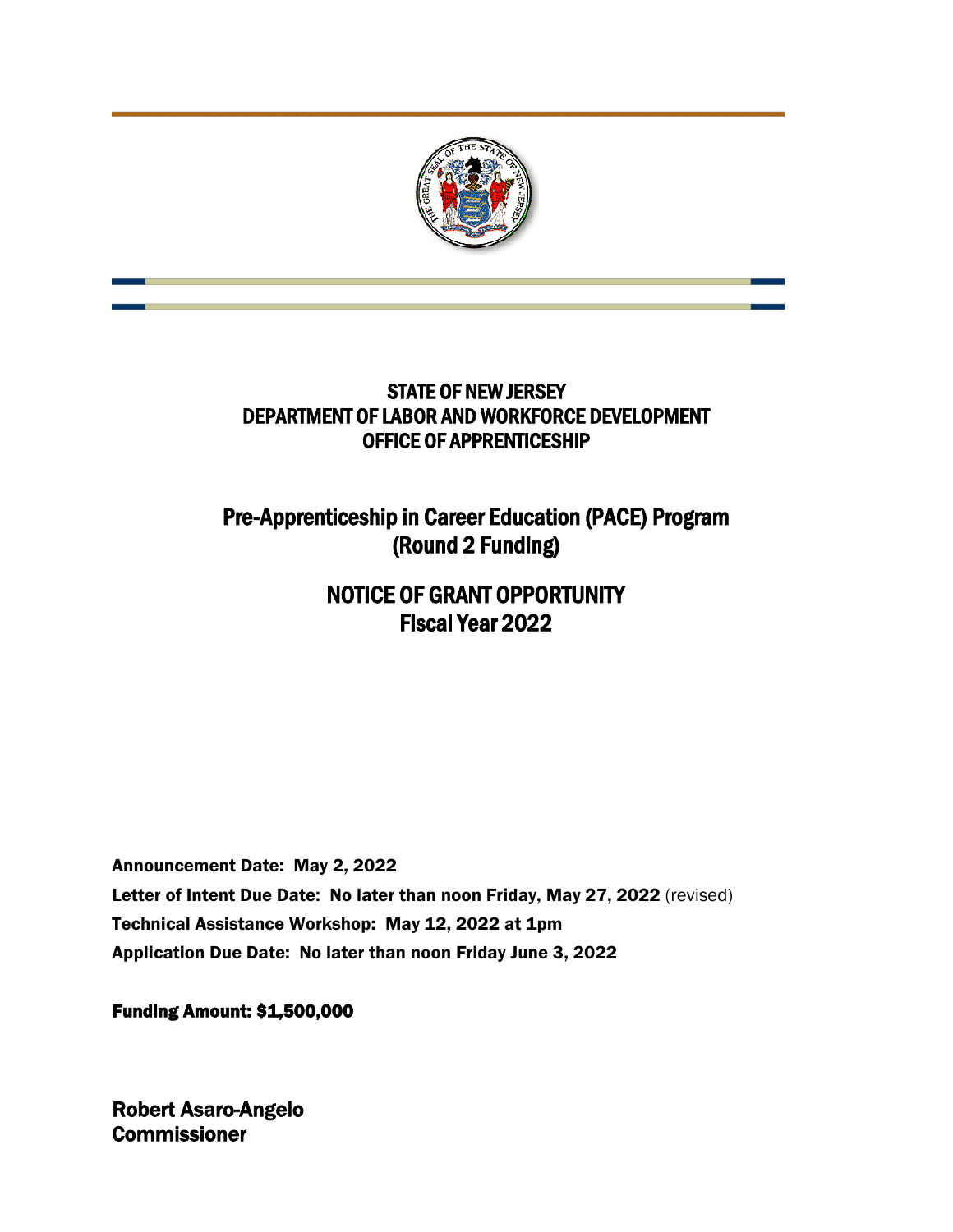# **Pre-Apprenticeship in Career Education (PACE) Program FY2022 Notice of Grant Opportunity – Round 2**

# **TABLE OF CONTENTS**

| Notice of Availability of Grant Program Funds                                                       |                                            | Page 3  |  |
|-----------------------------------------------------------------------------------------------------|--------------------------------------------|---------|--|
| A.                                                                                                  | Name of Grant Program                      | Page 3  |  |
| <b>B.</b>                                                                                           | Purpose of the Grant                       | Page 4  |  |
| C.                                                                                                  | Mission, Goals and Objectives              | Page 5  |  |
| D.                                                                                                  | Availability and Awarding of Funding       | Page 11 |  |
| Ε.                                                                                                  | <b>Eligible Entities/Applicants</b>        | Page 11 |  |
| F.                                                                                                  | <b>Evaluation Criteria</b>                 | Page 12 |  |
| G.                                                                                                  | <b>Qualifications of Applicants</b>        | Page 20 |  |
| Η.                                                                                                  | <b>Application Process</b>                 | Page 20 |  |
| I.                                                                                                  | <b>Application Requirements</b>            | Page 22 |  |
| J.                                                                                                  | <b>Required Reports/Documents</b>          | Page 24 |  |
| K.                                                                                                  | <b>Award Process</b>                       | Page 24 |  |
| L.                                                                                                  | Date by which Applicants shall be notified | Page 25 |  |
| Attachments:<br>Attachment I – Sample Letter of Intent<br>Attachment II - Tax Clearance Certificate |                                            |         |  |

Attachment III – Projected Project Plan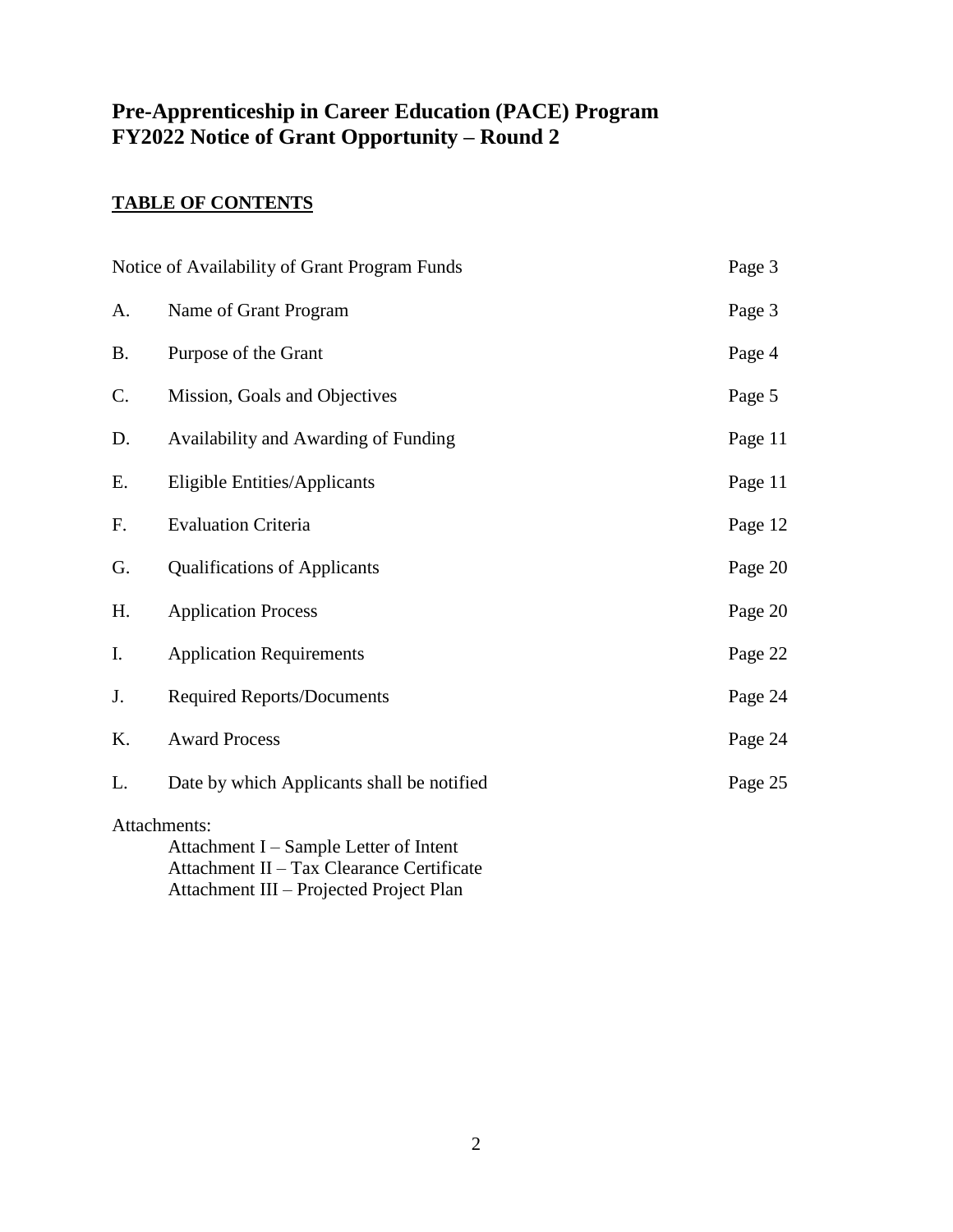# **Notice of Availability of Grant Program Funds**

**Take Notice** that, in compliance with N.J.S.A. 52:14-34.4 et seq., the New Jersey Department of Labor and Workforce Development (hereinafter "the Department" or "NJDOL") regularly publishes on its website at<https://nj.gov/labor> all notices of fund availability pertaining to Federal or State grant funds which may be awarded by the Department. The notices of fund availability may be found on the Department's website under the heading "Public Notices" and the subheading "Notice of Grant Opportunity".

# **A. Name of Grant Program**

Pre-Apprenticeship in Career Education (PACE) Program

The PACE Program is a competitive grant offered by the New Jersey Department of Labor and Workforce Development (NJDOL). This opportunity is for Round 2 funding.

# **Introduction**

The main goal of this Notice of Grant Opportunity (NGO) is to promote equality of opportunity, upward mobility, and economic fairness. Due to the rise of globalization, international trade, advances in information technology, mechanical automation of production processes, and reductions in union membership over the past few decades, American workers have found themselves displaced by new technologies and in competition with overseas labor markets. Advances in technology have increased the use of mechanization in the production process and in professional spaces that are not often attributed to skill-biased technical change. These technological advances have increased demand for more technically advanced, high-skilled positions that require occupational training at the secondary, post-secondary, and adult education levels.

Upskilling and retooling have helped mitigate these labor market conditions. Apprenticeship programs are a tried and true method to increase lifetime earnings and provide a pathway to a sustainable career. According to a recent study, "more than 90 percent of those who complete apprenticeships land jobs with annual wages that exceed \$60,000. Apprenticeship graduates also finish their programs with zero student loan debt, compared to an average of just over \$30,000 for today's college students."<sup>1</sup>

In August 2019, the New Jersey Department of Labor and Workforce Development released a Notice of Grant Opportunity [Growing Apprenticeships in Nontraditional Sectors \(GAINS\)](https://www.nj.gov/labor/assets/PDFs/Grants/FY21_001_GAINSNGO.pdf) which is now beginning its fourth program year. The PACE program is the logical predecessor component to developing a pipeline of qualified individuals seeking placement in an apprenticeship program, economically sustainable workplace, and/or post-secondary education.

This NGO seeks to build on the progress from that initial program release.

 $\overline{a}$ <sup>1</sup> <https://na-production.s3.amazonaws.com/documents/Connecting-Apprenticeship-HigherEd.pdf>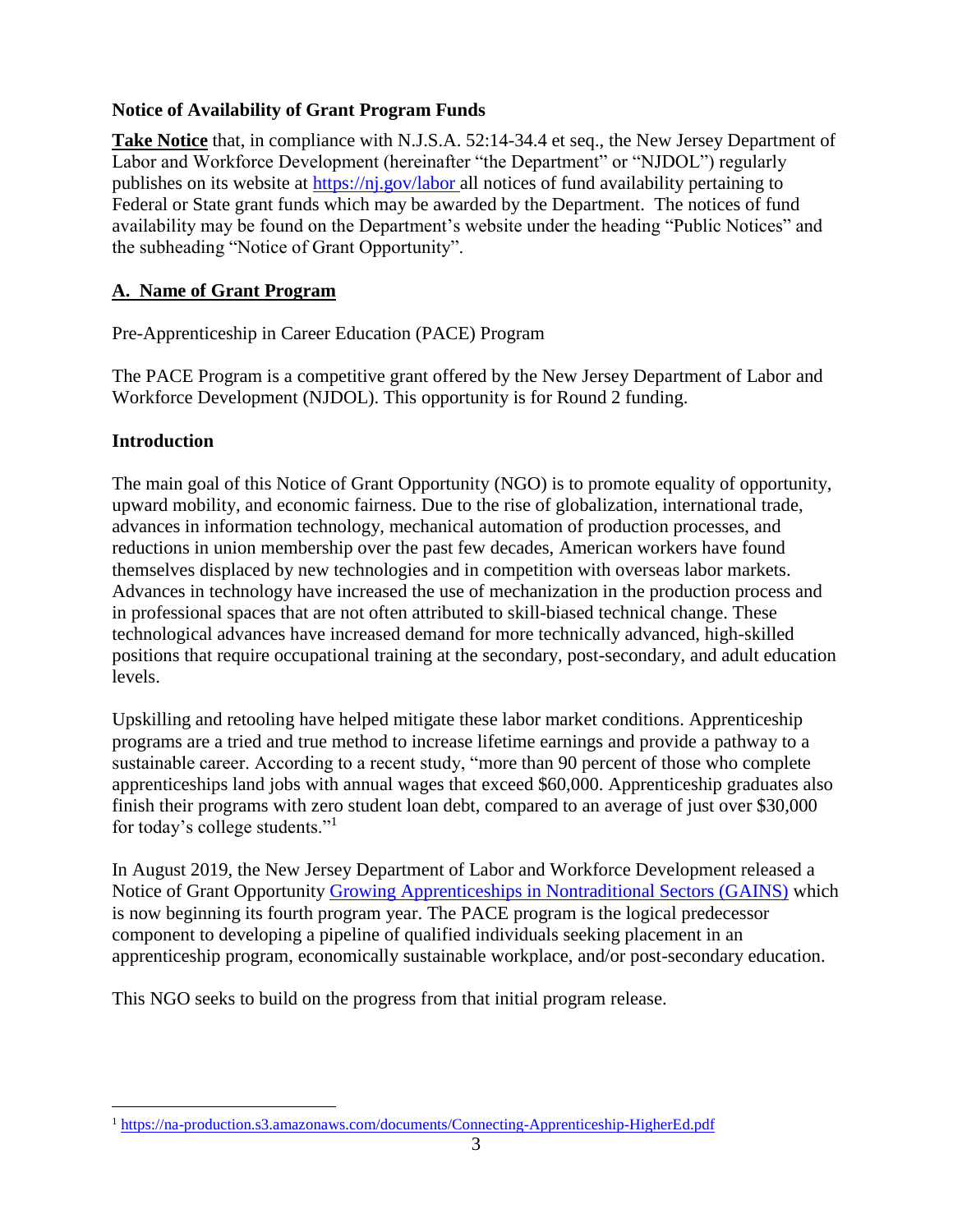# **B. Purpose of the Grant**

Grant funds will be awarded to successful applicants responding to this competitive NGO. The purpose of the PACE Program is to prepare individuals to enter and succeed in [Registered](https://www.apprenticeship.gov/employers/registered-apprenticeship-program)  [Apprenticeship](https://www.apprenticeship.gov/employers/registered-apprenticeship-program) programs. These pre-apprenticeship programs have a **documented partnership with at least one Registered Apprenticeship program sponsor that is committed to hiring from the pre-apprenticeship program within 18 months from the start of the contract period of performance,** and together, they expand the participant's career pathway opportunities with industry-based training coupled with classroom instruction. The program will drive economic development through skills and educational attainment and create pathways to betterpaying careers and advanced credentials.

The New Jersey Department of Labor and Workforce Development, Office of Apprenticeship seeks to encourage the growth of career pathway opportunities for people disconnected from employment, training, and education. Within the workforce development system, preapprenticeships serve a critical role for people to acquire career-specific skills, advance workreadiness, and connect them to longer-term career opportunities.

The PACE Program also seeks to eliminate economic barriers commonly associated with an individual's inability to invest in skills training and work readiness. In order to mitigate these barriers, the PACE Program encourages the use of stipend payments for all pre-apprenticeship program participants. This NGO provides funding for stipends for participants in the preapprenticeship training program.

Applications will be evaluated on the strength of the career pathway and partnerships proposed, the quality of programming proposed, and the lead applicant's organizational capacity to implement the proposal. As noted below, greater weight will be given to applications that build career pathways for individuals who did not receive a high school diploma (or its recognized equivalent) or who did not complete a secondary school education in a home-school setting, through co-enrollment in adult basic skills education in concert with a pre-apprenticeship program as well as post-secondary education coursework that enables such individuals to be eligible to receive financial aid through the Ability to Benefit (ATB) provision of Title IV of the federal Higher Education Act (HEA). All applicants should demonstrate their ability to ensure participants are able to acquire measurable skill gains as verified through regular progress reports. **PACE funds can also be used to support the attainment of a high school equivalency diploma or GED.**

P**ast Performance:** Applicants who received prior state funding, or operated a similar program, must submit description of their performance, including outcome data for the most recent year documenting the program's effectiveness and success in meeting the goals and objectives of the previous state grant that was received. Additionally, in cases where the goals and objectives of the grant were not met, the applicant must submit a narrative describing why those goals were not met and address any future corrective action that would need to be taken in order to insure future success of a new grant. Applicants who had prior unsatisfactory performance may not be funded with FY2022 Round 2 funding.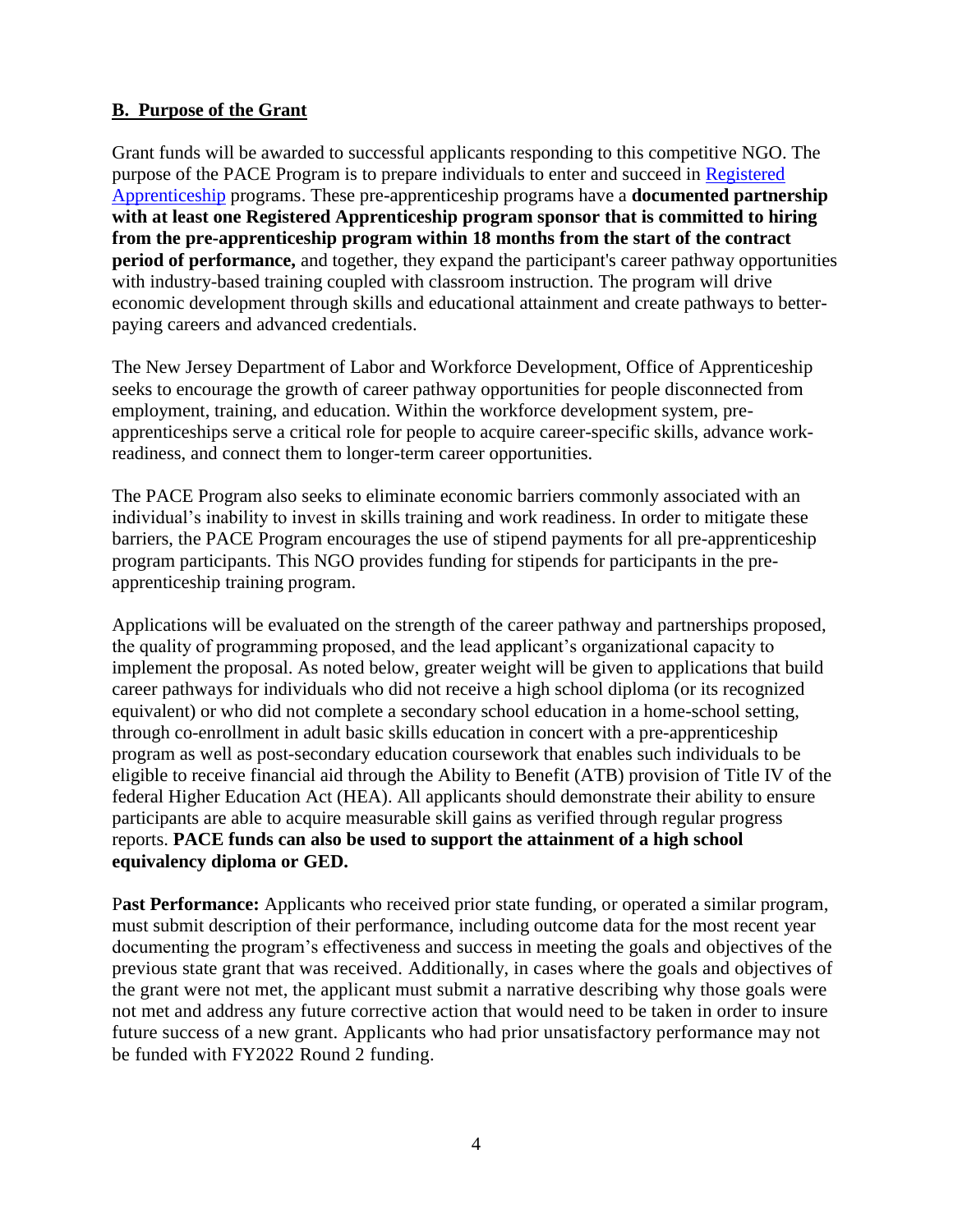Greater weight will be given to applications that have a clear linkage to secondary and postsecondary career and technical education (CTE) [programs](https://www.nj.gov/education/cte/) and demonstrate a commitment to achieving *Quality Placements*, as defined in this NGO.

Organizations funded through, or work in partnership with, the [Growing Apprenticeships in](https://www.nj.gov/labor/assets/PDFs/Grants/FY21_001_GAINSNGO.pdf)  [Nontraditional Sectors \(GAINS\)](https://www.nj.gov/labor/assets/PDFs/Grants/FY21_001_GAINSNGO.pdf) program grantees are strongly encouraged to apply for this NGO. The PACE program can provide a pipeline of candidates for those registered apprenticeship programs funded through GAINS. To learn more about these grantees, contact [apprenticeshipunit@dol.nj.gov.](mailto:apprenticeshipunit@dol.nj.gov)

# **C. Mission, Goals and Objectives**

# *Mission*

The mission of the PACE Program will be to better align secondary, post-secondary, adult education and occupational training to meet labor demands unique to New Jersey and develop career pathways that lead to economically sustainable wages. Pre-apprenticeship programs funded through the PACE Program will provide education and training that leads to one of the following outcomes:

- Admission into a USDOL Registered Apprenticeship Program with a starting wage of \$15 per hour or greater;
- Employment with a starting wage of not lower than \$15 per hour or greater;
- Admission into a post-secondary college or occupation-specific career training program.

# *Goals*

This competitive NGO is being made available to accomplish any of the following primary goals:

- Create a pipeline of qualified individuals that move from pre-apprenticeship programs to Registered Apprenticeship, employment, or post-secondary career pathways;
- Expand Registered Apprenticeship opportunities to New Jersey residents, including the underrepresented, disadvantaged, or low-skilled populations; and
- Increase the New Jersey labor supply with a larger pool of qualified workers who possesses the skills and qualifications necessary to receive and maintain employment

# *Objectives*

NJDOL has established the following objectives for the PACE Program:

- 1. Increase the number of pre-apprenticeship programs in NJ;
- 2. Develop more pre-apprenticeships opportunities that target high-growth, highvacancy, or emerging regional sectors, industries, and occupations;
- 3. Increase the number of pre-apprentices in NJ;
- 4. Improve job prospects for all New Jersey residents;
- 5. Remove economic barriers to training and employment (childcare, transportation, etc.)
- 6. Provide training that leads to certifications, licenses and/or college credits;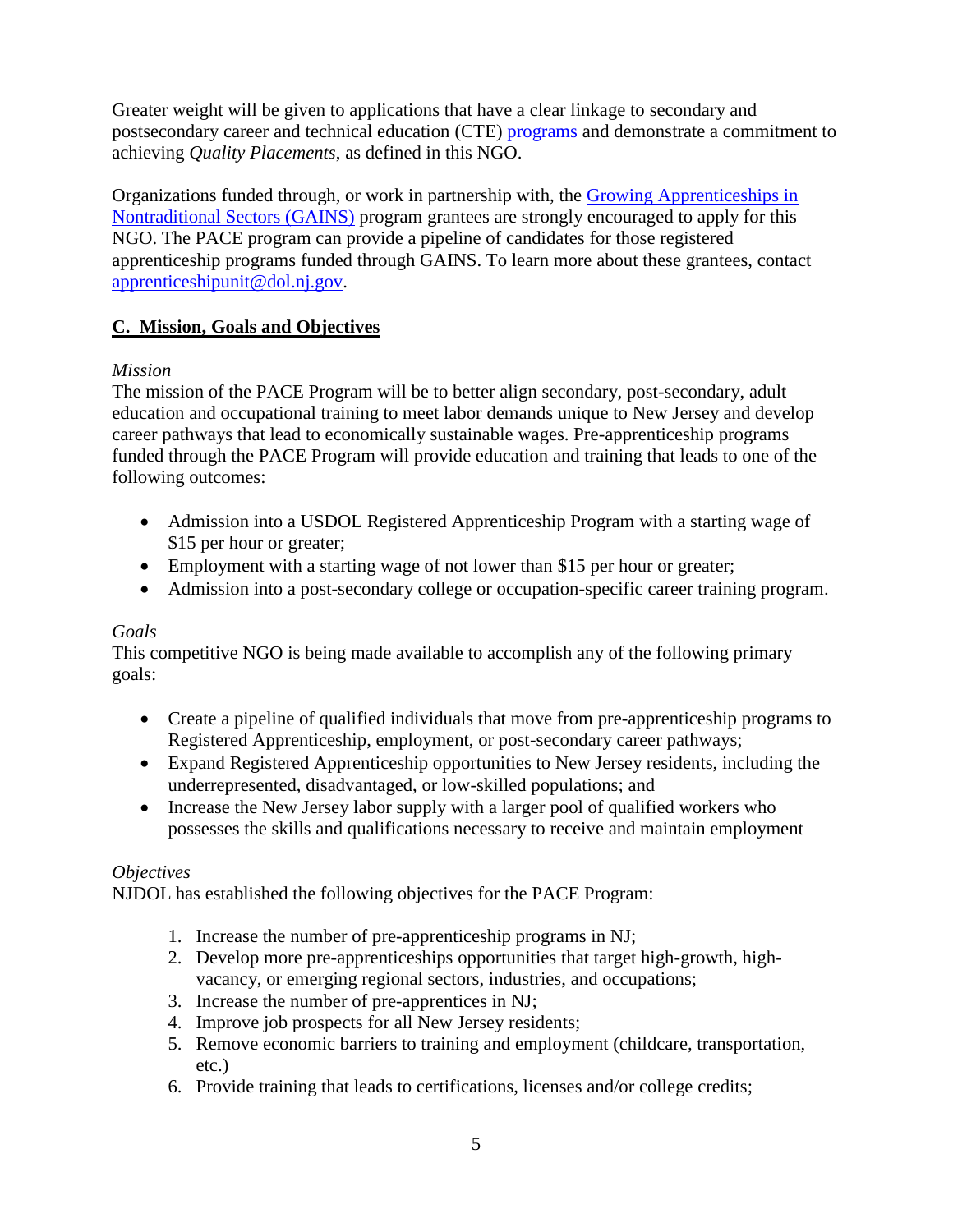- 7. Move workers from low skill entry-level positions or from industries directly affected by international trade or skill-biased technical change to full occupational proficiency;
- 8. Provide greater employment opportunities for members of underrepresented groups unemployed/dislocated workers, students;
- 9. Assist small businesses with developing quality training programs;
- 10. Develop a highly-skilled workforce that possesses the skills and qualifications demanded by businesses in NJ;
- 11. Increase the proficiency of NJ's labor supply with the goal of increasing wages in the state and making the state labor market an attractive option for out of state businesses to locate;
- 12. Increase the number of professional credentials for residents in NJ.
- 13. Increase employment opportunities for residents in existing or new apprenticeable industries;
- 14. Recognition of Registered Apprenticeship as a key component of New Jersey's Workforce Readiness System.

# **Eligible Funding Components**

**Program Development and Administration** – Under the PACE Program, applicants will be able to submit a budget that outlines all costs associated with the pre-apprenticeship program. Costs may include, but are not limited to, personnel expenses, instructors, non-personnel costs, pre-apprentice training, supplies and materials, and other direct costs as defined on page 19. All programs must be created to achieve at a minimum one of three (3) Quality Placement outcomes:

A *Quality Placement*, for the purpose of this NGO is defined as a placement into one of the following outcomes:

- Placement into a USDOL registered apprenticeship program at or above a starting wage of \$15 per hour;
- Job with an employer in an occupation that is related to the training received in the pre-apprenticeship training program that pays not less than \$15 per hour; or
- Admission into a post-secondary college or occupation-specific career training program that is consistent with the learning acquired during the pre-apprenticeship program.

**Pre-Apprentice Stipend for Participants** – Applicants shall be eligible to include stipend funding within their PACE program budget. The stipends must be based on participants reaching program milestones not less than two-week completion increments. The stipend is not a wage; it is intended to cover incidental costs incurred while attending the pre-apprenticeship training program. All stipends funded under this program must be in connection with the participant's *Career Pathway,* and be geared towards achieving one of the *Quality Placement* outcomes, as defined in the subsequent section.

# **Definitions**

**Ability to Benefit –** A provision in section 484(d)(2) of the federal Higher Education Act (HEA) of 1965, as amended, that allows a student who does not have a high school diploma (or its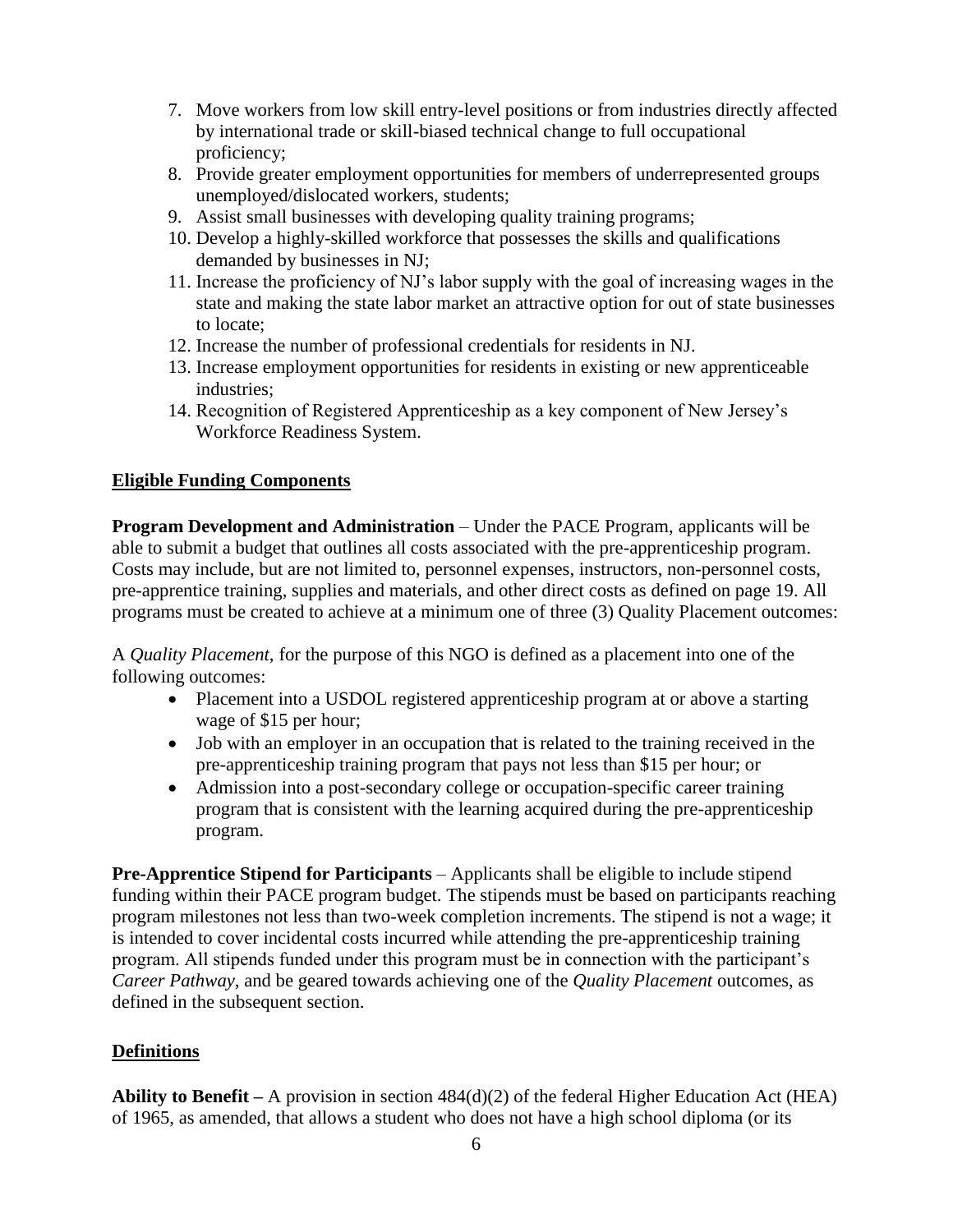recognized equivalent), or who did not complete a secondary school education in a homeschool setting, to be eligible for HEA Title IV student assistance (including federal Pell grants), but only if the student is enrolled in an "eligible career pathway program." An eligible career pathway program must include two components: a Title IV eligible postsecondary program component, and an adult basic skills education component that enables an individual to attain a high school diploma or its recognized equivalent. For more information on this federal law, please see U.S. Department of Education Dear Colleague Letter GEN 2016-09 [\(https://ifap.ed.gov/dear](https://ifap.ed.gov/dear-colleague-letters/05-09-2016-gen-16-09-subject-changes-title-iv-eligibility-students-without)[colleague-letters/05-09-2016-gen-16-09-subject-changes-title-iv-eligibility-students-without\)](https://ifap.ed.gov/dear-colleague-letters/05-09-2016-gen-16-09-subject-changes-title-iv-eligibility-students-without).

**Apprenticeship**—A formal, on-the-job training program that typically has five components: 1) employer involvement; 2) on-the-job training; 3) related technical instruction; 4) paid work experience; and 5) award of a portable, nationally recognized industry credential.

**Career Pathway** – The term "career pathway" means a combination of rigorous and highquality education, training and other services that

- A. Aligns with the skill needs of industries in the economy of the State or regional economy involved;
- B. Prepares an individual to be successful in any of a full range of secondary or postsecondary education options, including apprenticeships registered under the Act of August 16, 1927 (commonly known as the "National Apprenticeship Act"; 50 Stat. 664, chapter 663; 29 U.S.C. 50 et seq.);
- C. Includes counseling to support an individual in achieving the individual's education and career goals;
- D. Includes, as appropriate, education offered concurrently with and in the same context as workforce preparation activities and training for a specific occupation or occupational cluster;
- E. Organizes education, training, and other services to meet the particular needs of an individual in a manner that accelerates the educational and career advancement of the individual to the extent practicable;
- F. Enables an individual to attain a secondary school diploma or its recognized equivalent, and at least 1 recognized postsecondary credential; and
- G. Helps an individual enter or advance within a specific occupation or occupational cluster.

**Registered Apprenticeship –** The term "registered apprenticeship," means a program that contains national industry standards and is registered with the U.S. Department of Labor (USDOL) (or a federally recognized state apprenticeship agency). Typically, these programs are at a minimum of one-year in duration, require 144 hours of related technical instruction (RTI) and 2,000 on-the-job training hours. At the completion of every USDOL registered apprenticeship program, the individual receives and industry informed and nationally recognized credential from USDOL. More information on Registered Apprenticeship can be found [here.](https://www.dol.gov/featured/apprenticeship/faqs) **It is strongly encouraged that all applicants familiarize themselves with Registered Apprenticeship prior to developing their proposal.** 

**Pre-apprenticeship** – A program or set of strategies designed to prepare individuals, in both youth (16 to 24 years of age) and adult populations, for entry into an apprenticeship program. Instruction may vary in length and scope, and may include basic skills training, academic skills remediation, or an introduction to the industry. Completers may be accorded preferential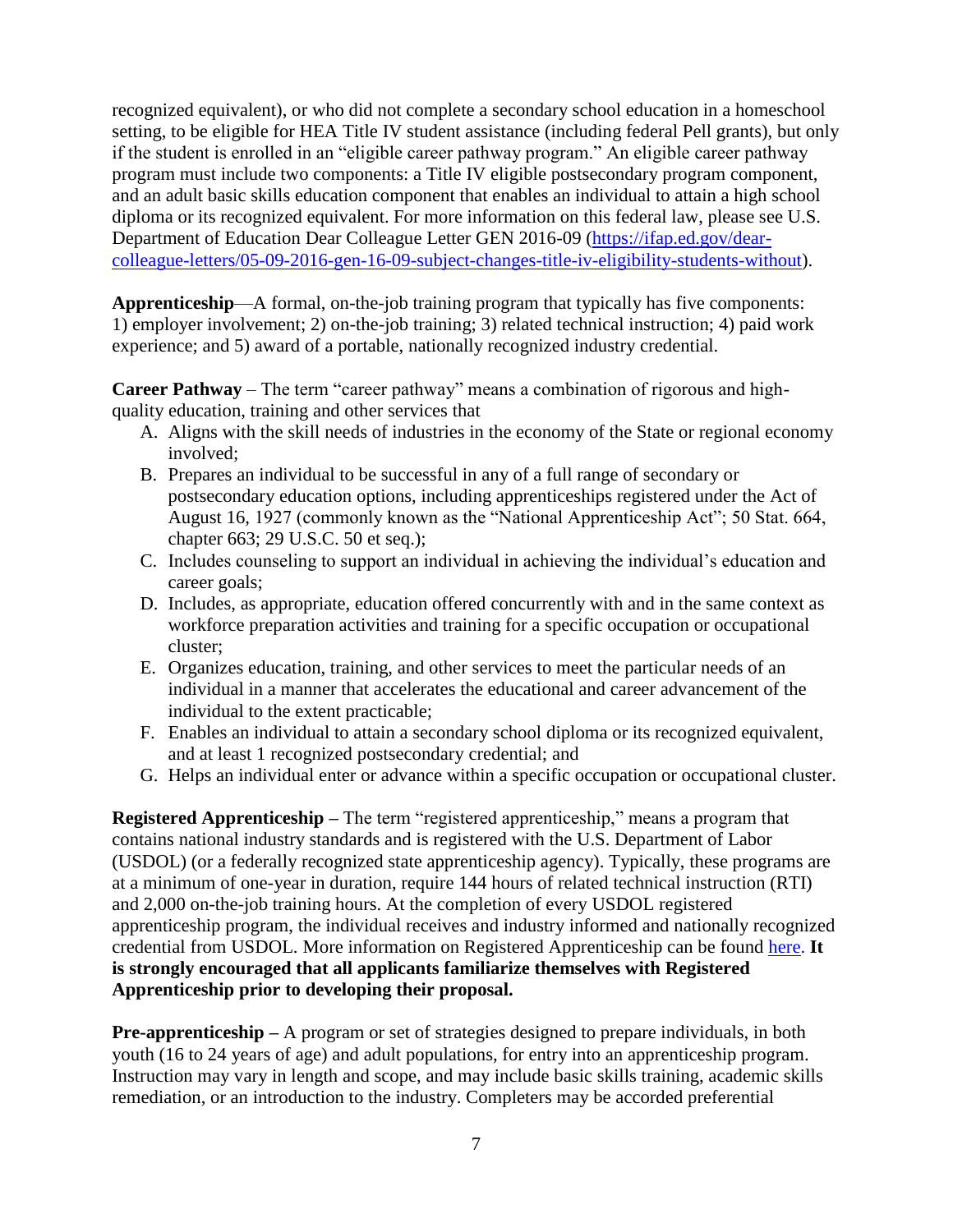consideration for entry into a Registered Apprenticeship program and/or apply time served or credits earned toward fulfilling program requirements.

**Quality Placement –** A Quality Placement, for the purpose of this NGO is defined as a placement into one of the following outcomes:

- Placement into a USDOL registered apprenticeship program (required for every grantee to place a minimum of 25% of program graduates) at a starting wage of \$15 per hour or greater;
- Job with an employer in an occupation that is related to the training received in the preapprenticeship training program that pays not less than \$15 per hour; or
- Admission into a post-secondary college or training program that is consistent with the learning acquired during the pre-apprenticeship program.

# **Quality Pre-Apprenticeship Program Elements**

 $\overline{a}$ 

The following elements draw on evidence-based best practices in both high-quality preapprenticeships and broader career preparation interventions. All pre-apprenticeship proposals shall address the following elements where applicable:

- **1. Approved Training and Curriculum.** Training and curriculum developed based on industry standards and informed by the program's Registered Apprenticeship partner(s) that will prepare individuals with the skills and competencies needed to enter one or more Registered Apprenticeship program(s), a job following the pre-apprenticeship program related to the training/learning obtained through the program paying at minimum \$15 an hour, or a related post-secondary career pathway;
- **2. Strategies for Long-Term Success**. Programs that increase Registered Apprenticeship opportunities, employment opportunities and post-secondary opportunities for underrepresented<sup>2</sup>, disadvantaged, or low-skilled individuals, such that, upon completion, they will meet the entry requirements, gain consideration, and are prepared for success in one or more Registered Apprenticeship program(s), employment opportunities and postsecondary opportunities defined in this NGO as a *Quality Placement* and include the following:
	- Strong recruitment strategies focused on outreach to populations underrepresented;
	- Educational and workforce preparation activities that prepare individuals to meet the entry requisites of one or more Registered Apprenticeship programs (e.g. specific career and industry awareness workshops, job readiness courses, English for speakers of other languages, Adult Basic Education, financial literacy seminars, math tutoring, etc.); and in local, state, national Registered Apprenticeship programs, or other Quality Placement;
	- Assists in exposing participants to local, state and national Registered Apprenticeship programs and provides direct assistance to participants applying to those programs.

 $<sup>2</sup>$  In the context of this definition, the term under-represented is intentionally broad. Generally, the term "under-represented"</sup> means a population that does not represent the majority, or a proportional share as indicated by appropriate data, of current participants in Registered Apprenticeship. For example, veterans may be an under-represented population in Registered Apprenticeship. Broadly, the intent of this term is to encourage pre-apprenticeship programs to be inclusive of all populations.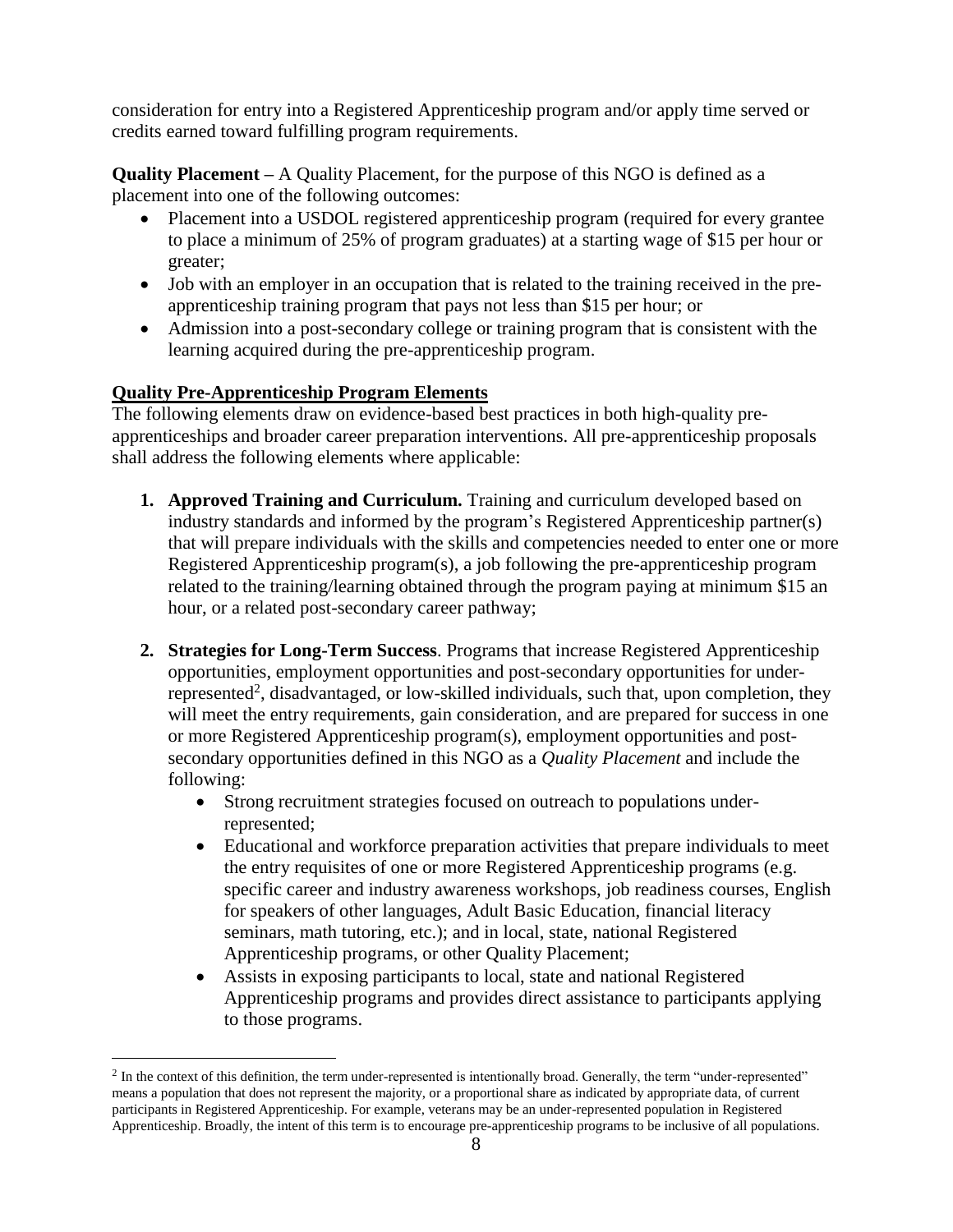- **3. Access to Appropriate Support Services**. Facilitates access to appropriate support services during the pre-apprenticeship program and, if eligible, a significant portion of the Registered Apprenticeship program. Applicants should identify and justify any supportive services that the participant population needs. These services include *but are not limited to* the following:
	- a. Childcare
	- b. Transportation
	- c. Obtaining driver's license
	- d. Expungement programs
	- e. Communicating criminal background to employers
	- f. Housing services
	- g. Addressing substance abuse
	- h. Obtaining high school equivalency diploma or GED.

Grantees are encouraged to provide a detailed description of all supportive services that will be offered through the PACE grant, if funding should be awarded.

Local Workforce Development Boards (WDBs) may be able to fund some of these supportive services to individuals who meet certain eligibility requirements. Applicants are encouraged to coordinate with local WDBs to co-enroll eligible individuals in Workforce and Innovation Opportunity Act (WIOA) services and leverage those funds. Applicants are also encouraged to ensure all PACE program participants are registered for One-Stop Career Center services by registering at [https://jobsource.nj.gov/jz/views/jobzone/guest.jsf.](https://jobsource.nj.gov/jz/views/jobzone/guest.jsf)

# **4. Promotes Greater Use of Registered Apprenticeship to Increase Future**

**Opportunities**. To support the ongoing sustainability of the partnership between preapprenticeship providers and Registered Apprenticeship sponsors, these efforts should collaboratively promote the use of Registered Apprenticeship as a preferred means for employers to develop a skilled workforce and to create career opportunities for individuals;

- **5. Meaningful Hands-on Training that does not Displace Paid Employees**. Provides hands-on training to individuals in a simulated lab experience or through volunteer opportunities, when possible, neither of which supplants a paid employee but accurately simulates the industry and occupational conditions of the partnering Registered Apprenticeship sponsor(s) while observing proper supervision and safety protocols; and
- **6. Facilitated Entry and/or Articulation**. When possible, formalized agreements exist with Registered Apprenticeship sponsors that enable individuals who have successfully completed the pre-apprenticeship program to enter directly into a Registered Apprenticeship program and/or include articulation agreements for earning advanced credit/placement for skills (on-the-job training) and competencies (related technical instruction) already acquired. This also includes, where applicable, articulation agreements with post-secondary institutions to award college credit for participation in pre-apprenticeship, and employer agreements for individuals who are hired at \$15/hour following completion of the program.

# **Targeted Industry Clusters**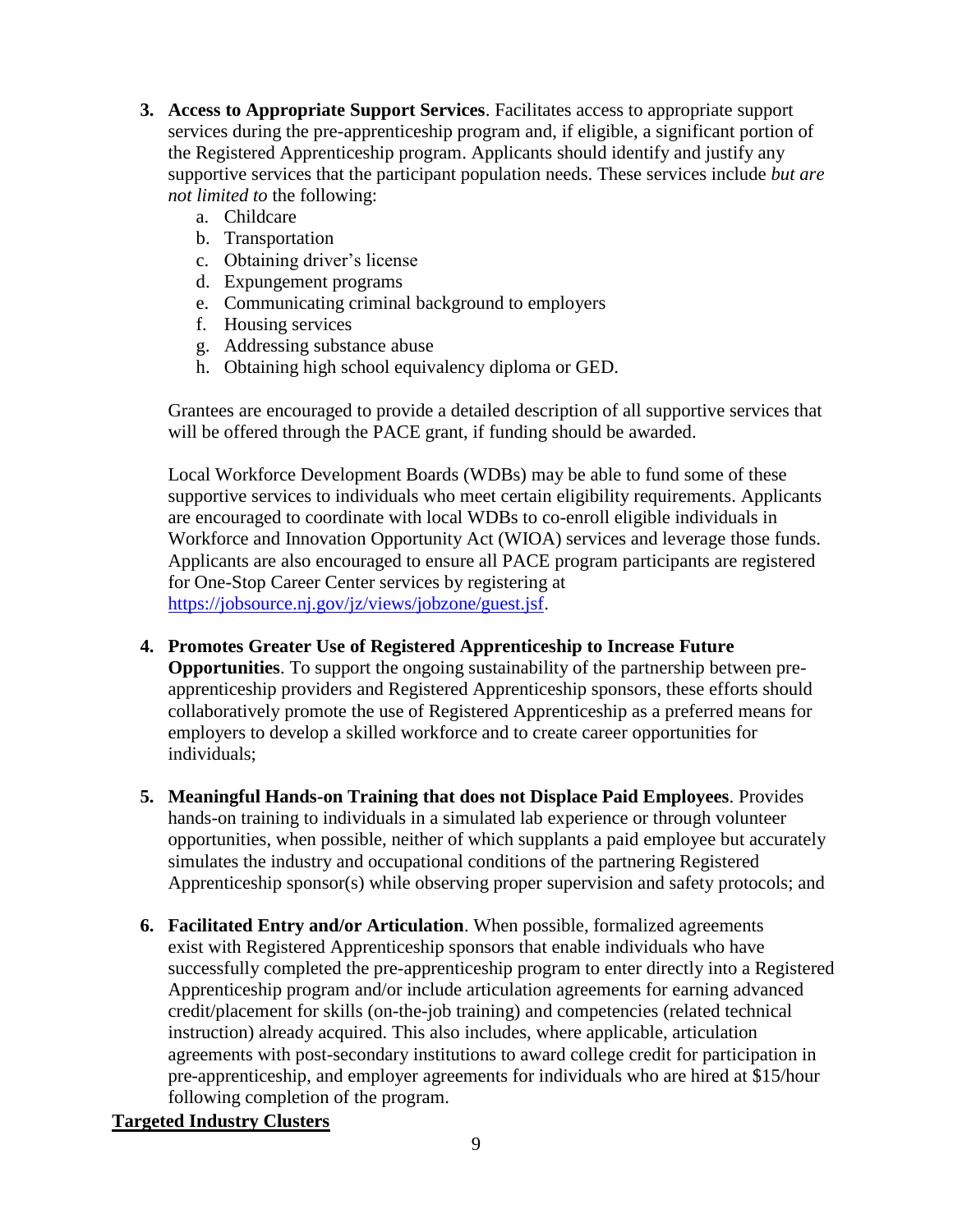Pre-apprenticeships that target high-growth, high-vacancy, or emerging regional industries are highly encouraged. Applications which contain pre-apprenticeship training within the following industry clusters will be viewed favorably in the proposal evaluation process:

| <b>Advanced Manufacturing</b>                                | Bio Pharma/Life Sciences                                                                         |  |  |
|--------------------------------------------------------------|--------------------------------------------------------------------------------------------------|--|--|
| Energy, Utilities and Infrastructure                         | Retail, Hospitality and Tourism                                                                  |  |  |
| Financial Services/Insurance                                 | Transportation, Logistics and<br>Distribution                                                    |  |  |
| Information Technology/Cyber<br>Security                     | Renewable Energy/Green Economy                                                                   |  |  |
| Health Care                                                  | Other Science, Technology,<br>Engineering, and Mathematics<br>(STEM) related sectors/occupations |  |  |
| <b>Public Service</b>                                        | <b>Construction and Building Trades</b>                                                          |  |  |
| Industries and Occupations Effected by the COVID-19 Pandemic |                                                                                                  |  |  |

# **Applicants who do not meet the targeted population or industry cluster criteria are not precluded from applying for grant funding under this NGO.**

# **Targeted Populations**

This funding opportunity seeks proposals for pre-apprenticeships that strengthen access to registered apprenticeships for individuals seeking career development leading to registered apprenticeship opportunities, including low-income and under-served individuals, 16 years of age or older, and not currently in full-time employment. Pre-apprenticeships that target highgrowth, high-vacancy, or emerging regional industries are highly encouraged.

The FY22 PACE NGO Round 2 is part of a broader effort by NJDOL to mitigate the impact of COVID-19 and applications that include pre-apprenticeship training and placement into employment in accordance with the NGO for residents impacted by COVID-19 will be given higher priority.

Greater weight will be given to applicants who demonstrate a viable strategy to recruit participants in one of the following targeted populations: women; member of a minority group; youth; individuals currently unemployed; county vocational school students; post-secondary students; ex-offenders; veterans; persons with disabilities; Workforce Innovation and Opportunity Act (WIOA) eligible individuals; or other under-represented populations.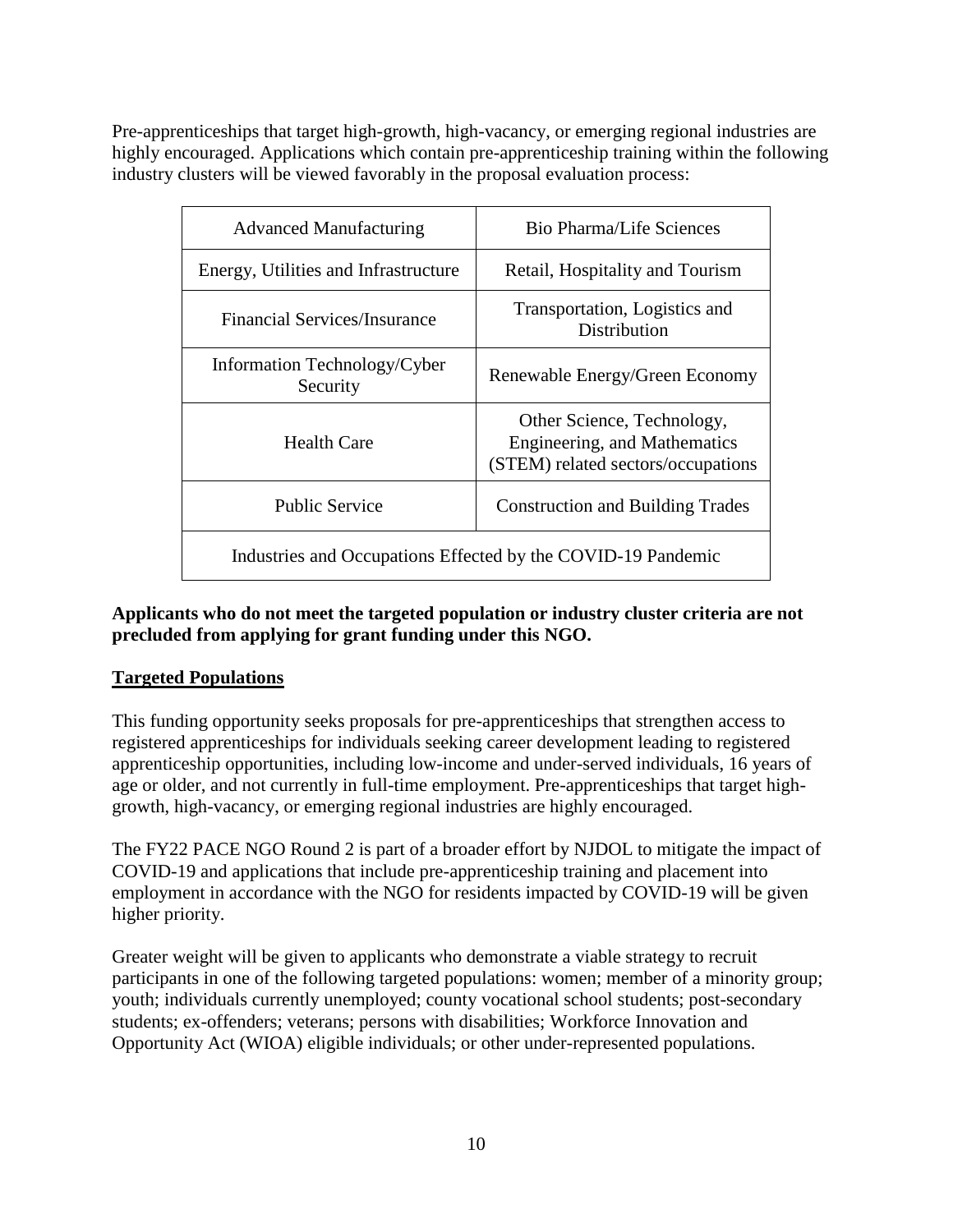Applicants are required to submit within their application the expected outcomes for their preapprenticeship program. By the end of the contract period, at a minimum, applicants are expected to:

- Graduate at least 80% of pre-apprenticeship program graduates;
- Place a minimum of 80% of pre-apprenticeship program graduates into a Quality Placement, as defined in this NGO;
- Place a minimum of 25% of the pre-apprenticeship program graduates into Registered Apprenticeship Programs.

# **D. Availability and Awarding of Funding**

Funding for PACE – Round 2 is expected to be \$1,500,000 for FY2022, and is contingent upon the availability of funds. The anticipated length of the contract period is 18 months, unless otherwise extended or reduced at the discretion of the NJDOL. NJDOL seeks to fund multiple programs throughout the program year. NJDOL reserves the right to negotiate the costs of all training programs upon award selection. The payment structure for all contracts will be cost reimbursement.

The funding available for this pre-apprenticeship initiative will come from Workforce Development Partnership Fund – Apprenticeship. NJDOL reserves the right to fund contracts using other state or federal funding sources, if applicable. Award amounts will vary based on proposals and will be carried out through an eighteen-month grant period with the possibility for extension. NJDOL will consider applications above or below the award range that contain a strong justification. Competitive proposals will have a cost per head range between \$4,000 and \$8,000 (divide total number served by the requested grant amount).

Awardees of these initial contracts may also be eligible for a one-year renewal (entire contract duration equal to two and a half years), based on program performance (Quality Placements achieved) and availability of funds. Program budgets submitted as part of the proposal are not final until contract execution.

All submissions must include the required documents and information as outlined in this NGO. Final determination for funding is contingent upon authorization and fund availability.

# **E. Eligible Entities/Applicants**

To implement the PACE Program, NJDOL is seeking proposals from eligible entities with demonstrable capacity, experience, and history of success providing evidence-based career pathways. All respondents will be required to demonstrate that they have the fiscal and administrative capacity to manage a program at whatever scale they propose.

In soliciting proposals, NJDOL shall not discriminate against any person or organization submitting a proposal pursuant to this NGO because of ethnicity, color, creed, religion, gender, sexual orientation, age, disability, national origin or other basis prohibited by law.

This competitive grant opportunity is open to the following entities: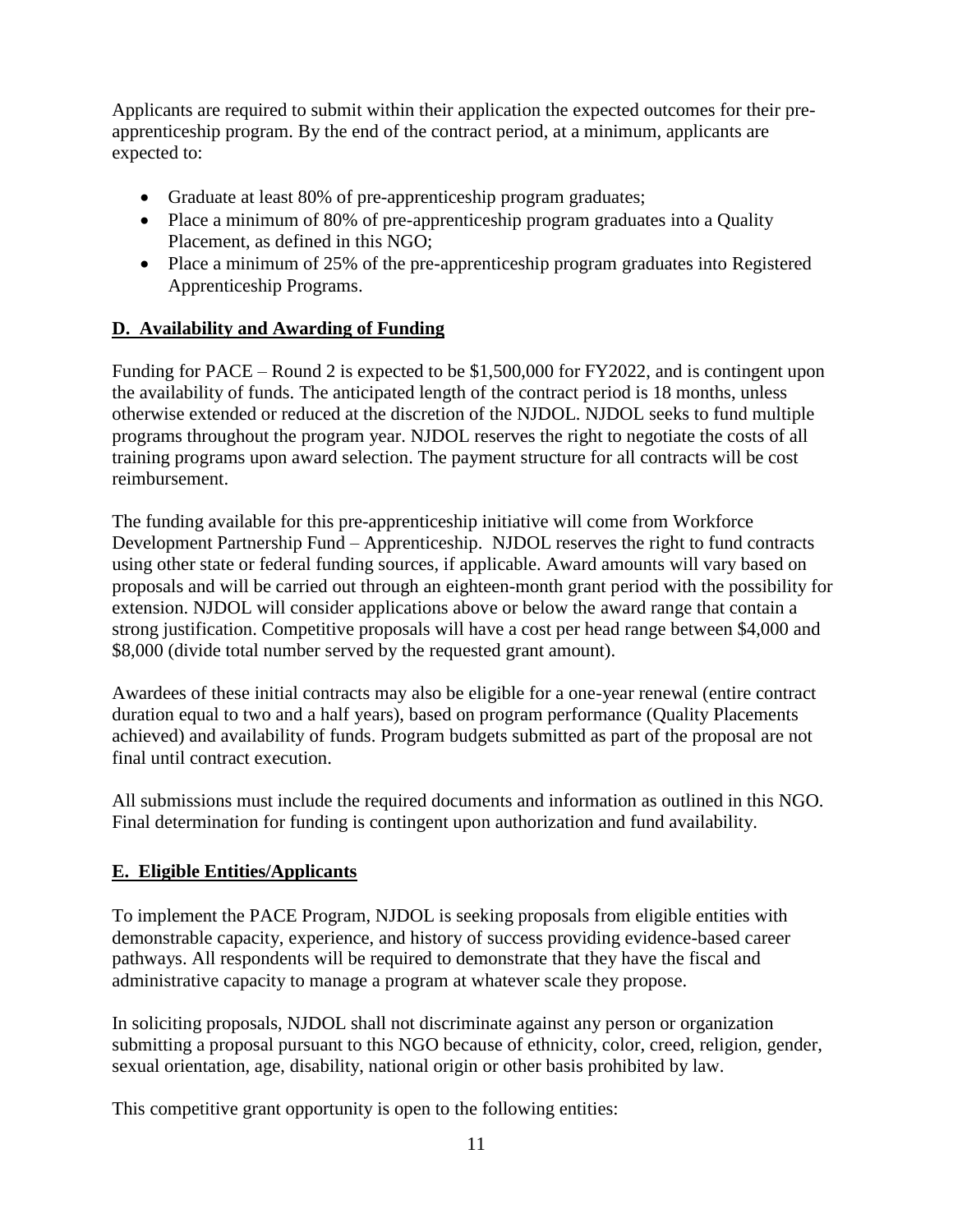- Any employer;
- [Workforce Intermediary Sponsors;](https://www.doleta.gov/oa/bul16/Bulletin_2016-26.pdf)
- Employer / Trade Associations;
- Any labor organization which represents workers in the occupation for which the apprentices will be trained;
- Labor/Management Partnership (public or private);
- New Jersey Local Education Agency (LEA);
- Public vocational schools within New Jersey;
- Public high schools within New Jersey;
- Two- and four-year institutions of higher education;
- Public or private non-profit organizations (including Community Based Organizations);
- Business or trade organizations representing a particular trade, group of trades, contractors or employers;
- Community-based organizations;
- New Jersey local Workforce Development Boards;
- Economic development organizations;
- State, Local, County governments within New Jersey;
- Any other private educational or training entity that is on the Eligible Training Provider List (ETPL).

**NOTE:** Organizations awarded FY2021 PACE contracts are not eligible to apply for FY2022 PACE funding. **Round 2 applications are open to those not funded in FY22 Round 1 as well as new applicants.**

# **F. Evaluation Criteria**

All applicants, regardless of whether they received grant funds from NJDOL in the past<sup>3</sup>, are considered new applicants for this funding cycle and will be evaluated on the basis of quality, comprehensiveness, completeness, accuracy and appropriateness of response to the NGO.

Applications that do not adhere to the required sections of this NGO will be viewed as incomplete and not be reviewed.

An independent review committee consisting of fair and impartial committee members will rate proposals based on a scoring rubric. The independent review committee reserves the right to request additional information and schedule interviews or site visits as appropriate. The evaluation team will initially evaluate submissions to determine compliance with the NGO requirements. Any submission failing to meet the compliance criteria will be deemed unresponsive, and may be excluded from further consideration.

 $\overline{a}$ <sup>3</sup> Current providers will not be allowed to integrate new programming funded through this NGO with existing funded programs.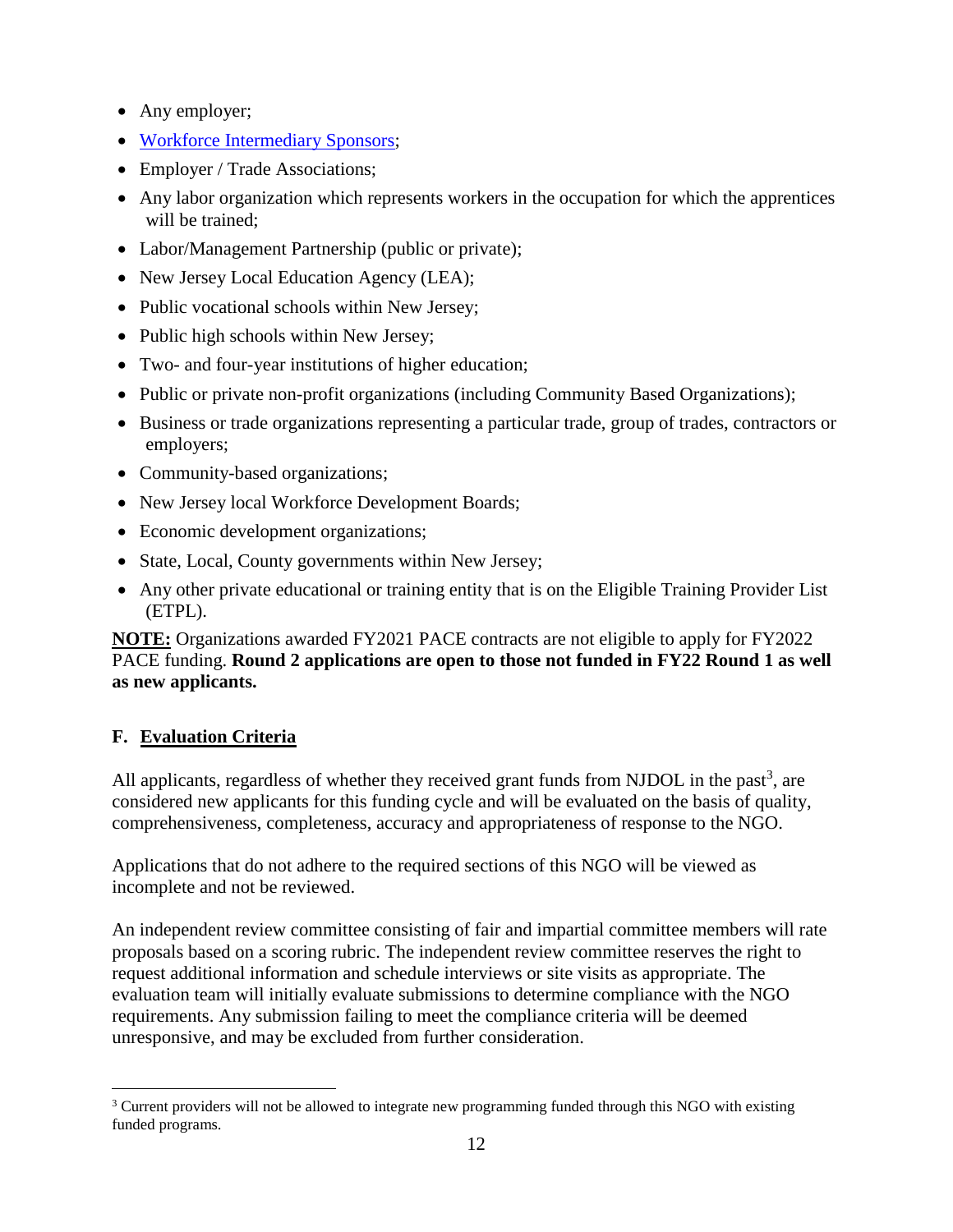Proposals may be judged nonresponsive and removed from further consideration if any of the following occur:

- (1) the proposal is not received timely in accordance with the terms of this NGO;
- (2) the proposal does not follow the specified format; and/or
- (3) the proposal does not include all required information.

**Greater weight will be given to applications that have a clear linkage to secondary and postsecondary career and technical education (CTE) [programs](https://www.nj.gov/education/cte/) (including career pathway linkages that leverage federal financial aid funding under Title IV of the HEA by coenrolling individuals without a secondary school credential in compliance with the HEA's Ability to Benefit provision), provide significant registered apprenticeship placement opportunities for program participants, and demonstrate a linkage to Targeted Populations and Targeted Industry Clusters, as defined in this NGO.**

Organizations funded through, or work in partnership with, the [Growing Apprenticeships in](https://www.nj.gov/labor/assets/PDFs/Grants/FY21_001_GAINSNGO.pdf)  [Nontraditional Sectors \(GAINS\)](https://www.nj.gov/labor/assets/PDFs/Grants/FY21_001_GAINSNGO.pdf) program grantees are strongly encouraged to apply for this NGO. The PACE Program can provide a pipeline of candidates for those registered apprenticeship programs funded through GAINS. To learn more about these grantees, contact [ApprenticeshipUnit@dol.nj.gov.](mailto:ApprenticeshipUnit@dol.nj.gov)

The independent reviewer(s) may not be familiar with your organization's historical performance and will only evaluate the proposal based on information presented. Responses to the proposal narrative prompts will be evaluated by external reviewers using the following scoring guidance found below. The areas of evaluation, specific elements comprising these areas with definitions and scoring points are highlighted below. The maximum score to be received is 100.

| Category                                                  | <b>Points</b> |  |
|-----------------------------------------------------------|---------------|--|
| <b>Core Partnerships/Relationships</b>                    | 40            |  |
| Proposal demonstrates evidence of:                        |               |  |
| Connections to Registered Apprenticeship programs         |               |  |
| Connections to employers interested in hiring<br>ш        |               |  |
| program participants (where applicable)                   |               |  |
| Linkages to post-secondary education, including<br>٠      |               |  |
| Ability to Benefit co-enrollment models that leverage     |               |  |
| federal HEA Title IV financial aid for individuals        |               |  |
| without a secondary school credential (where              |               |  |
| <i>applicable</i> )                                       |               |  |
| Connections to one or more CTE Programs<br>ш              |               |  |
| Includes connections to appropriate services and the<br>п |               |  |
| One-Stop system                                           |               |  |
| Connections to robust network of employment,<br>٠         |               |  |
| education, and support opportunities                      |               |  |
| Past Performance (where applicable)                       |               |  |
|                                                           |               |  |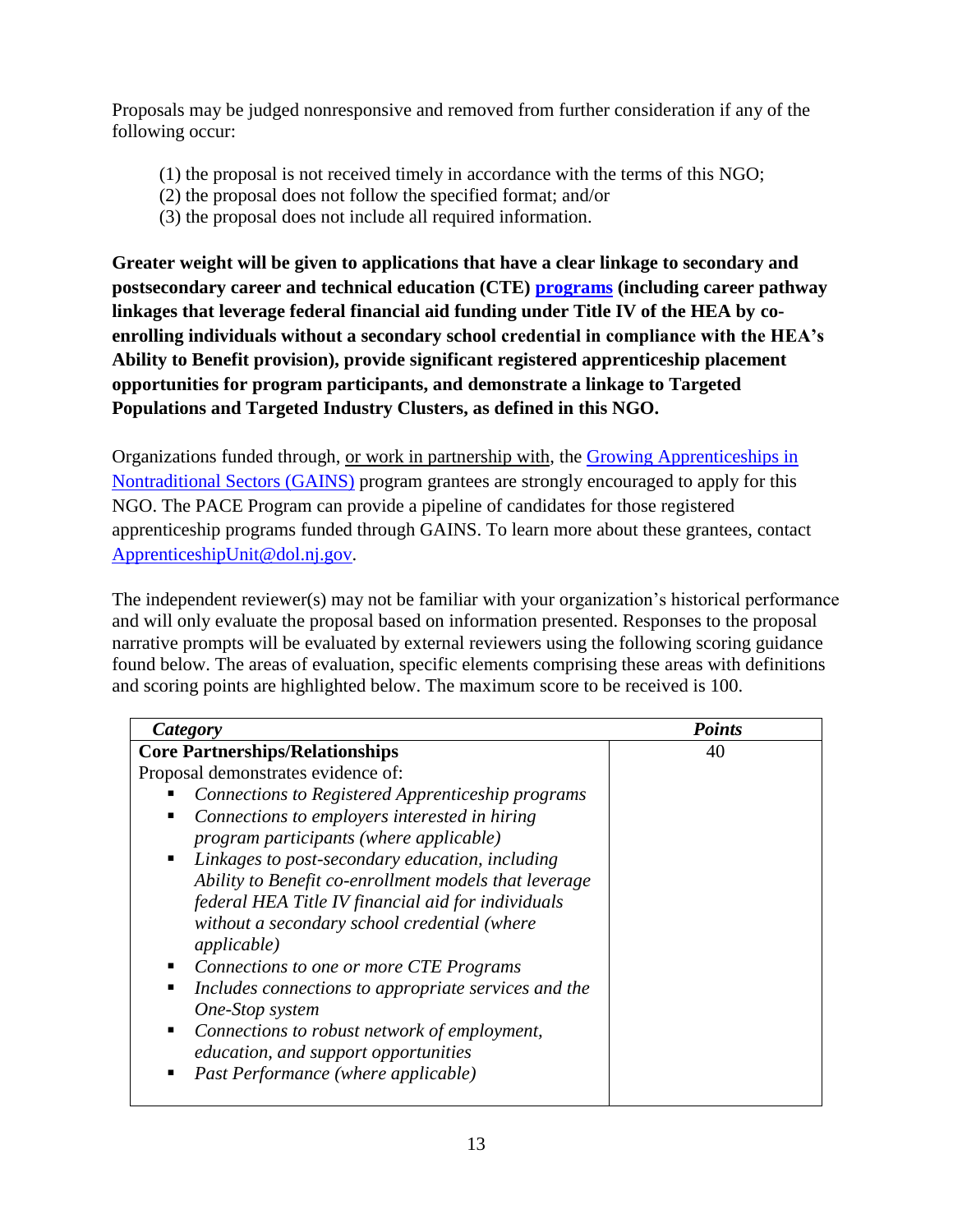| <b>Quality Program Experience</b>                                                                        | 25  |
|----------------------------------------------------------------------------------------------------------|-----|
| Proposal demonstrates evidence of:                                                                       |     |
| Program serves targeted populations                                                                      |     |
| Engagement in high quality hands-on instruction<br>п                                                     |     |
| Engagement in high quality work-based learning<br>opportunities                                          |     |
| Ongoing assessment activities to support program<br>participant                                          |     |
| Access to career navigation services during and                                                          |     |
| beyond completion of pre-apprenticeship program                                                          |     |
| Physical environment supportive of learning                                                              |     |
| <b>Program Capacity</b>                                                                                  | 20  |
| Proposal demonstrates evidence of:                                                                       |     |
| Reach to diverse and under-served populations                                                            |     |
| Evidence of employment demand and career<br>٠                                                            |     |
| trajectory in pathway                                                                                    |     |
| Processes in place for collaborative planning and<br>decision-making with partners                       |     |
| Staffing plans reflect multiple capacities required to<br>п<br>support program                           |     |
| Clear connections and opportunities for building on<br>٠<br>existing pre-apprenticeship program practice |     |
| Realistic timeline for planning and implementing<br>п<br>work outlined                                   |     |
| <b>Appropriateness of Budget</b>                                                                         | 15  |
| Budget is reasonable                                                                                     |     |
| Budget is within the cost guidelines of the NGO                                                          |     |
| Innovative usage of "Other Services" funding                                                             |     |
| <b>Budget Summary aligns with Budget Narrative</b>                                                       |     |
| No calculation errors                                                                                    |     |
| <b>TOTAL POINTS</b>                                                                                      | 100 |

# *Explanation of Proposal Components*

#### **Executive Summary**

The Executive Summary will provide a brief but comprehensive synopsis of the proposed preapprenticeship program application highlighting its key points in relationship to this NGO. Ensure to include the Projected Project Plan chart as described on Attachment III of the NGO).

#### **Program Narrative**

The Program Narrative will provide details of your proposed pre-apprenticeship program and must include the following required components: Training, Work Experience, Connection to Registered Apprenticeship, Retention Support and Alternative Placements, Required Pre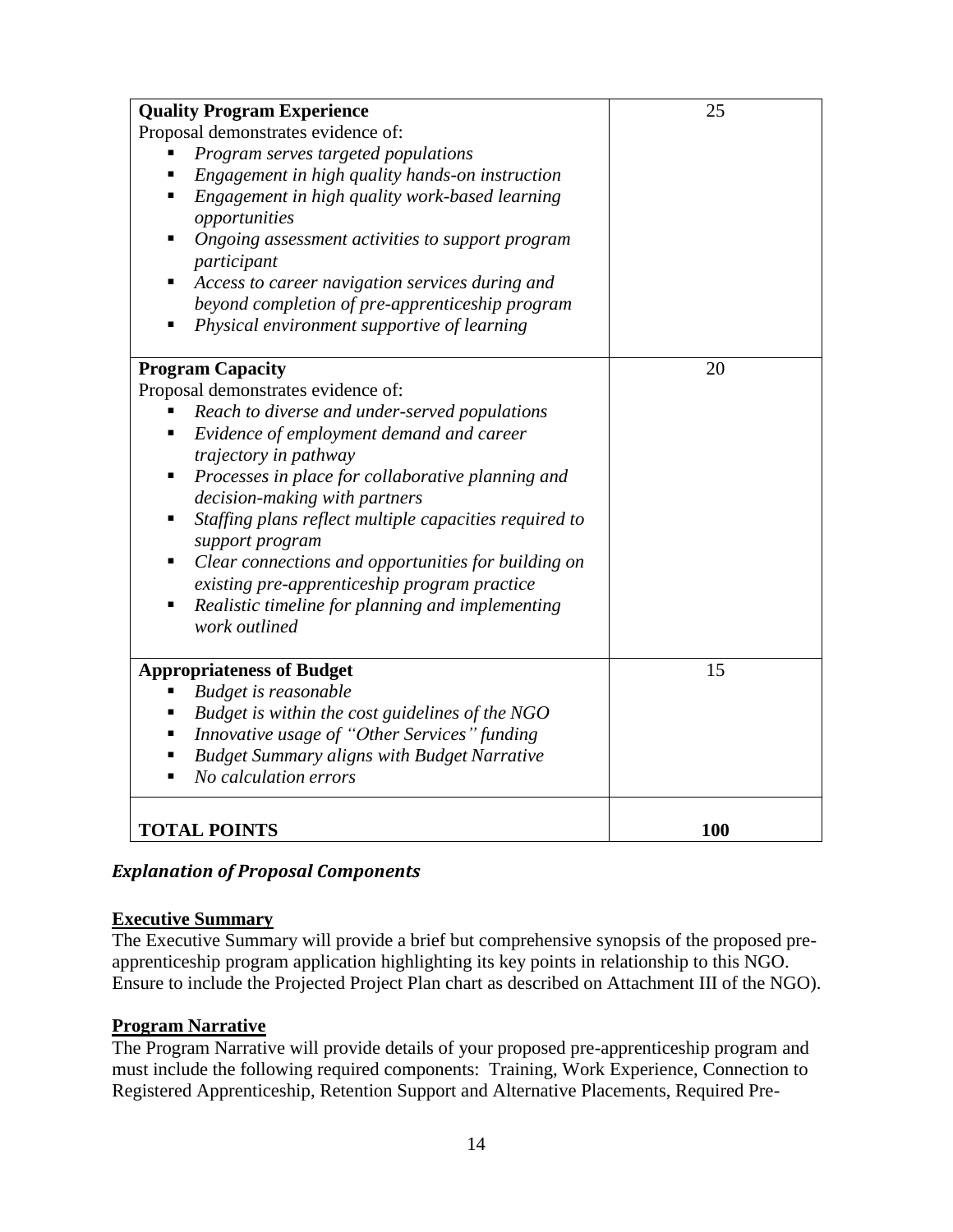Apprenticeship Elements, Expected Outcomes, and Administrative Responsibilities. Each of the required components are explained in the following section:

# *Training*

Funded pre-apprenticeships are expected to train participants to meet or exceed the eligibility requirements and core competencies necessary for entry and success in the partnering apprenticeship(s), employment, or post-secondary, including  $21<sup>st</sup>$  century work-readiness skills.

The following section provides guidelines for PACE participant eligibility. Eligible participants must provide documentation to verify that they meet one or more of the following criteria:

- Are aged 16 years or older
- Are eligible to work in the United States
- Are out of school
- Are registered with Selective Service, if a male 18 years old or older
- Meet one or more of the following barriers at the time of registration:
	- High school dropout;
	- A youth who is within the age of compulsory school attendance, but has not attended school for at least the most recent completed school year calendar quarter;
	- Returning citizen/Re-Entry/Ex-Offender;
	- A homeless youth or runaway;
	- An individual in foster care/aged out;
	- Pregnant or parenting;
	- An individual with a disability;
	- A low-income youth who has a high school diploma or GED and who is either basic skills deficient or an English language learner;
	- A low-income youth who requires assistance to enter or complete an educational program or to secure and hold employment;
	- Individuals currently unemployed/underemployed.

Applicants should, where possible, coordinate their programs with the local Workforce Development Board (WDB) and their corresponding One-Stop Career Center. A list of One-Stop Career Centers and their contact information can be found here. Applicants are encouraged to have program participants register for One-Stop Career Center services by registering at [https://jobsource.nj.gov/jz/views/jobzone/guest.jsf.](https://jobsource.nj.gov/jz/views/jobzone/guest.jsf) Unemployed applicants must receive a Workforce Innovation and Opportunity Act (WIOA) eligibility determination at a One-Stop Career Center.

Applicants are expected to align program design and training content to the skills and knowledge needed for success that leads to a Quality Placement.

Successful applicants will be able to outline a training curriculum that addresses these requirements, as well as describe what evidence of learning is expected from their training, how individual learning needs will be addressed, and when and how training will be provided. Include the number of weeks of training, the number of pre-apprenticeship training hours per day, and the total number of pre-apprenticeship training hours each participant will receive.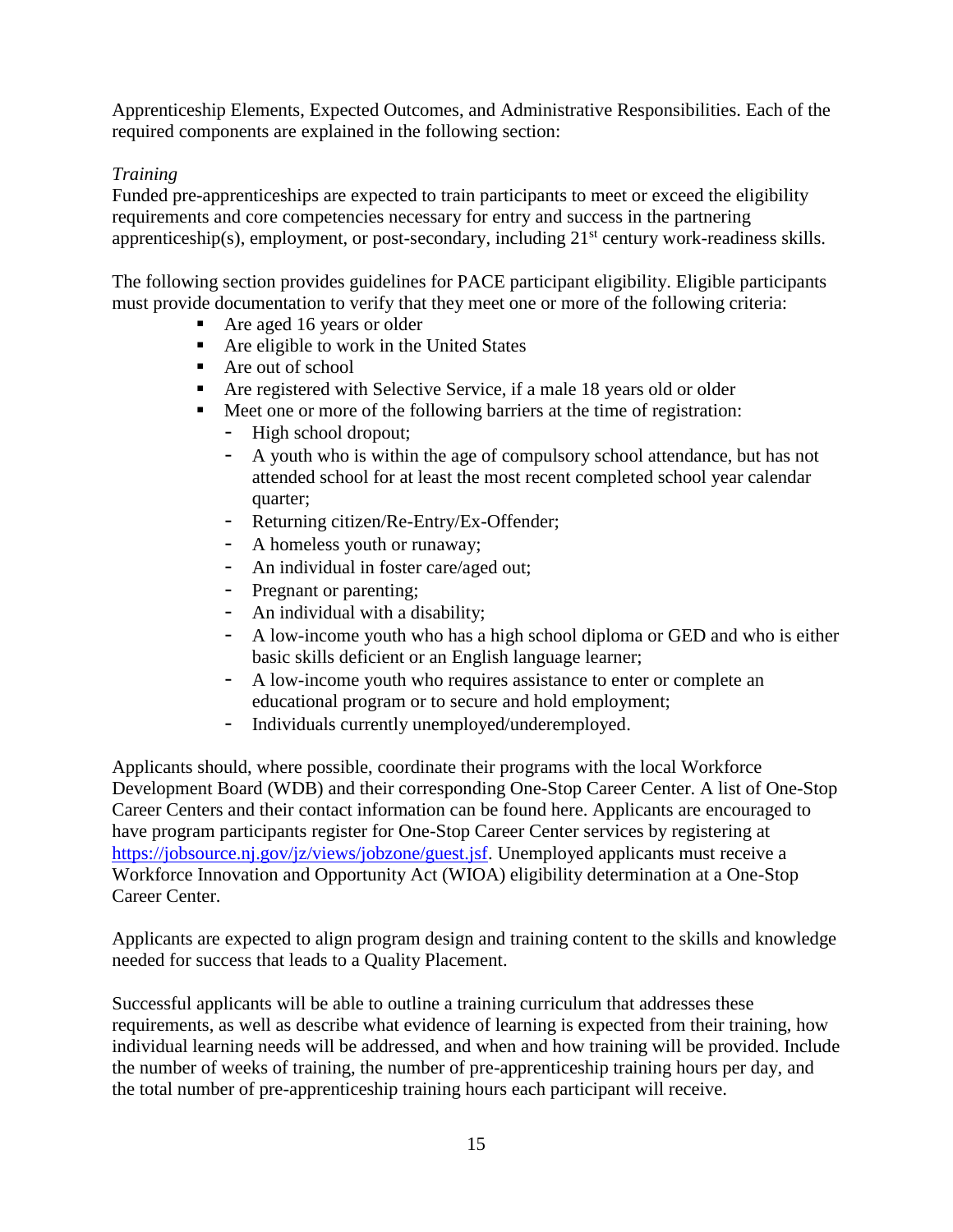#### *Work Experience*

Funded pre-apprenticeships should integrate paid work experiences (via stipend funding through this grant) into the program model. Work experiences are expected to provide participants with the opportunity to practice and reinforce the skills and content learned through classroom-based and other formal training.

Successful applicants will be able to describe the pre-apprenticeship's corresponding work experience(s), how learning and content is connected from formal training to the work experience(s), and what percentage of the requested budget is designated for participant supportive services.

#### *Connection to Registered Apprenticeship*

Funded pre-apprenticeships must have an established connection to at least one registered apprenticeship. Additionally, the registered apprenticeship that the pre-apprenticeship program is targeting must be registered and approved with the USDOL.

Successful applicants will be able to provide a copy of letter of support between their organization and the registered apprenticeship program(s) that demonstrates their connection, any entry agreements established, collaboration on training alignment, and partnership in providing authentic career exposure and connection to industry employers. If the applicant is the registered apprenticeship provider, then a signed letter outlining the recruitment relationship between the pre-apprenticeship and the registered apprenticeship is expected in lieu of a letter of support.

For additional details and guidance on apprenticeship registration, please refer to the [USDOL](https://www.dol.gov/apprenticeship/)  [Apprenticeship](https://www.dol.gov/apprenticeship/) website or NJDOL's website at [https://www.nj.gov/labor/career](https://www.nj.gov/labor/career-services/apprenticeship/index.shtml)[services/apprenticeship/index.shtml.](https://www.nj.gov/labor/career-services/apprenticeship/index.shtml) If you wish to be contacted by New Jersey Department of Labor and Workforce Development's Office of Apprenticeship, complete an intake form on the website listed above.

#### *Connection to Employment Opportunities (where applicable)*

Funded pre-apprenticeships will be expected to describe connections any partner employers who intent on hiring pre-apprenticeship program graduates and provide a commitment of paying a minimum of \$15/hour.

Successful applicants will be able to provide a copy of letter of support between their organization and the employer(s) partners that demonstrates their connection to the grantees, collaboration on training alignment, and partnership in providing authentic career exposure and connection to industry employers.

#### *Post-Secondary Placement after Pre-Apprenticeship Completion (where applicable)*

Funded pre-apprenticeship programs will be expected to provide a narrative on the connection between the pre-apprenticeship program and specific post-secondary programs for which the participants will be prepared to enter of completion. This includes, but is not limited to: programs of study, partnerships with post-secondary institutions, and any established college credit articulation agreements between the pre-apprenticeship program and the partner institution. Additional weight will be given to applications that include co-enrollment of individuals who lack a secondary school credential in adult basic skills education in concert with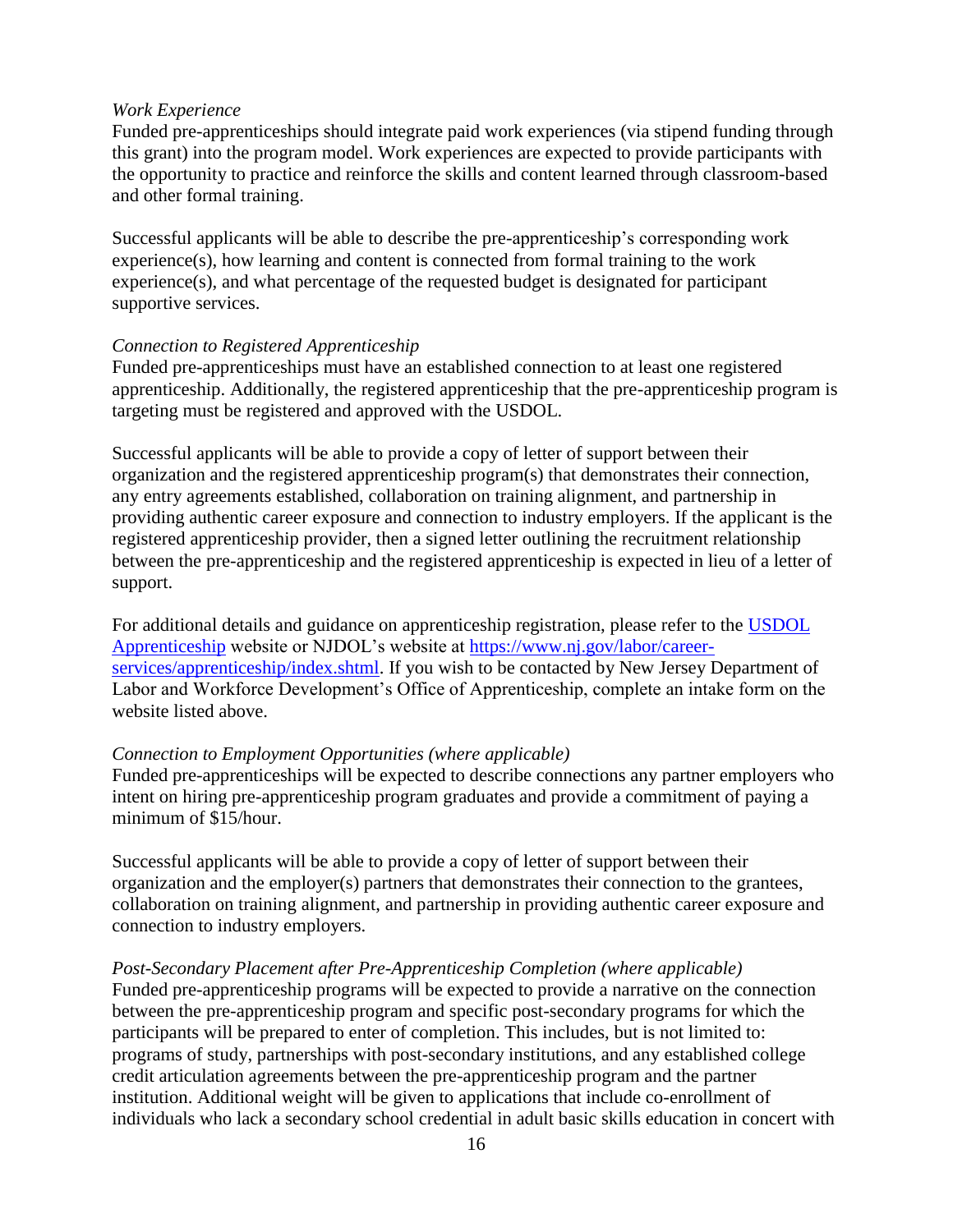a pre-apprenticeship together with post-secondary coursework in compliance with the Ability to Benefit provision of HEA Title IV, in order to leverage federal financial aid funding for which these individuals are eligible.

### *Retention Support and Alternative Placements*

Funded pre-apprenticeships are expected to provide follow-up services to participants that support retention and success in the partnering registered apprenticeship program or an alternative placement. These services are eligible for funding under this NGO. Follow-up services include, but are not limited to:

- Individual coaching and advising
- Employment
- Childcare Services
- Transportation
- Additional training.

Successful applicants will be able to describe the retention support services that will be provided, including how and for how long, as well as established connections or plans to connect with alternative placement opportunities. In addition, those selected for award will be required to submit a project schedule containing milestones and benchmarks before the contract will be executed.

#### *Supportive Services*

Supportive services reduce barriers to employment for participants and increase their success and retention within both the pre-apprenticeship and the registered apprenticeship or alternative placement. Applicants must indicate how the following optional and required supportive services will be made available to participants.

#### **Quality Pre-apprenticeship program elements:**

- Approved Training and Curriculum;
- Strategies for Long-Term Success;
- Access to Appropriate Support Services
	- o Transportation services (One-Stop Career Centers)
	- o Childcare Services (One-Stop Career Centers)
- Promotes Registered Apprenticeship;
- Meaningful hands-on training that does not displace paid employees;
- Facilitated entry and/or articulation (where applicable);
- Paid work experiences and/or job shadowing (via stipend funding through this NGO;
- Occupational skills training relating at a minimum of one of the following: Registered Apprenticeship Program(s), training for employment in a specific occupation, or a post-secondary program of study related to the preapprenticeship training;
- Ensure connection and registration to the One-Stop Career Center system;
- Counseling and referrals to appropriate agencies;
- Workforce Readiness Skills training;
- Career awareness and career exploration services.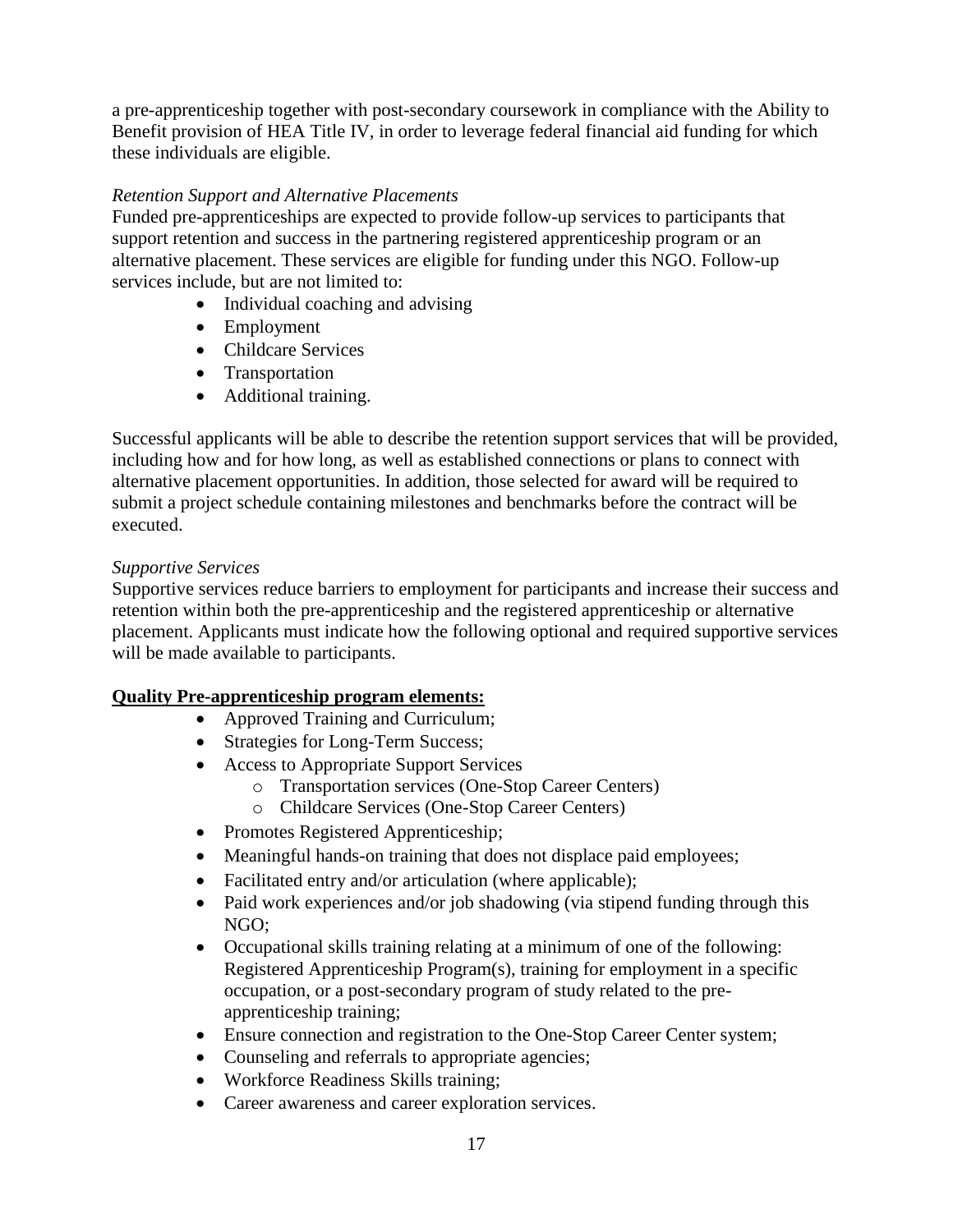# **Optional Supportive Services (include but not limited to):**

- Training for a secondary school diploma or its recognized equivalent or for a recognized post-secondary credential;
- Paid work experiences;
- Leadership development opportunities;
- Adult mentoring;
- Comprehensive guidance and counseling;
- Financial Literacy;
- Entrepreneurial skills training;
- Activities that help participants prepare for and transition to post-secondary education and training.

# *Expected Outcomes*

Funded pre-apprenticeships are expected to prepare participants for entry and success in registered apprenticeship programs and longer-term career opportunities. Successful applicants will include the following expected outcomes (as outlined on page 11):

- Proposed expected outcomes, including the total number to be enrolled in the preapprenticeship program;
- Number of anticipated participants to complete the program,
- Number of placements into a *Quality Placement*, as defined by this NGO.

# *Administrative Responsibilities*

Each applicant must agree to the following administrative responsibilities with the PACE Program. Your application must include how your organization will comply with the following administrative responsibilities:

- 1. File Maintenance: Respondent is responsible to maintain all program related files accurately and completely. Such maintenance includes retaining a hard copy file of all documents pertaining to program enrollment, eligibility, participation, progress reports, services provided or other participant activities during program participation. Grantees will be responsible for inputting required data through the SAGE (System for Administering Grants Electronically) system.
- 2. Confidentiality: Respondent will secure participant information in a location that is accessible only to authorized employees of the respondent and ensure that all participant information is kept confidential at all times, as required by the law.
- 3. Archiving of Files: Respondent will maintain a list of all participants of the pre-apprenticeship program and maintain a copy of participant's files for its records for seven years.
- 4. Performance Reviews: Respondent understands that NJDOL maintains the right to conduct random and scheduled programmatic and fiscal performance reviews.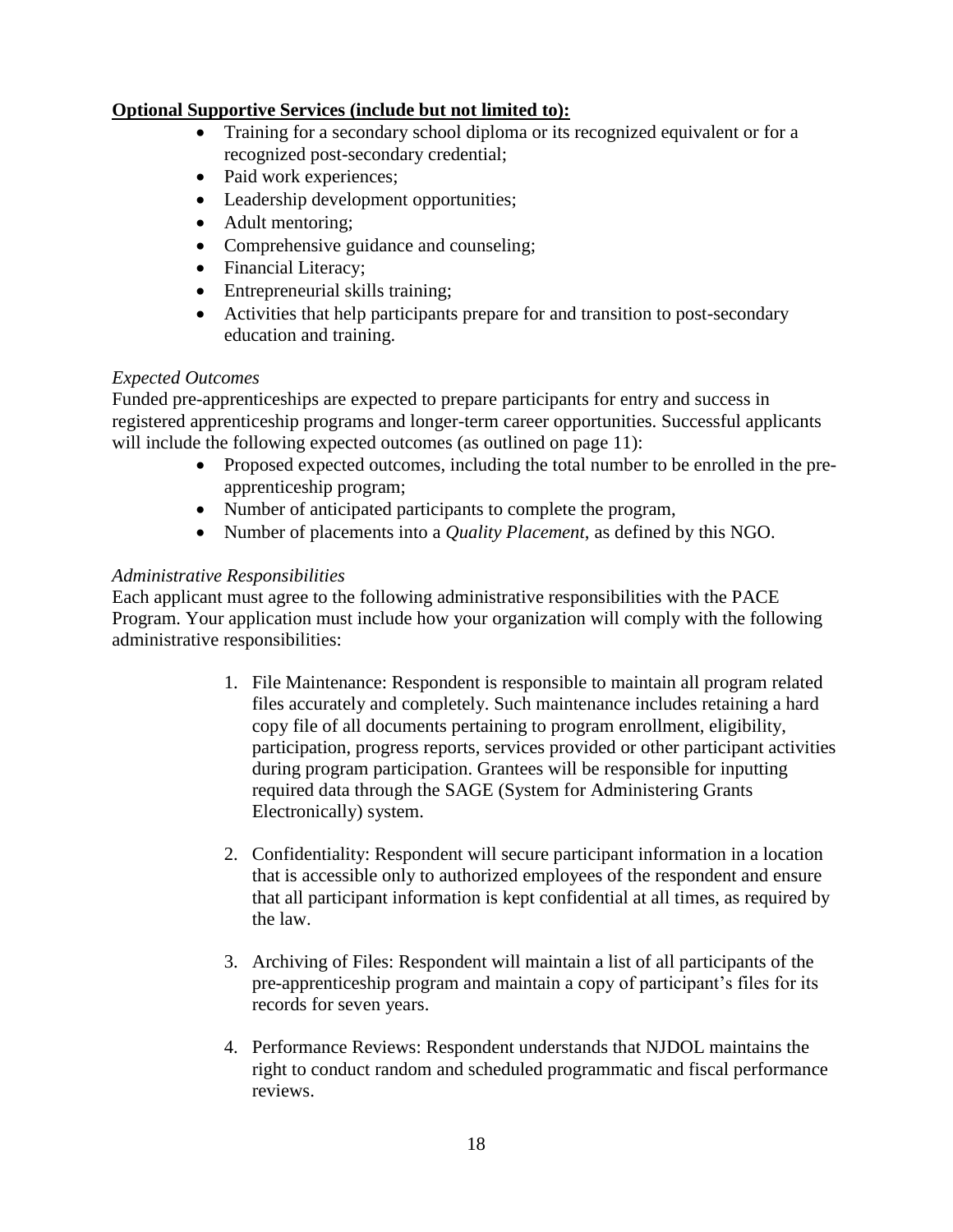- 5. Trainings and Meetings: Respondent is responsible for attending relevant meetings and trainings offered by NJDOL as well as those required by the State of New Jersey as part of the continuous improvement strategy for professional development and grant administration.
- 6. Communication: Respondent is responsible for maintaining regular communication and informing NJDOL of any issues that arise that might impact the respondent's ability to successfully meet the requirements of the scope of work.

# *Budget Summary*

Applicants are required to submit an eighteen-month budget in the SAGE system. Program implementation should be inclusive within the eighteen-month contract period. Grantees are also expected to keep records on all individuals that participate in the PACE program and provide updates on placement activity that occurs after the period of performance for the contract, upon request of the Department.

The budget submitted should reflect the reasonable costs of running the proposed program and include all proposed program and operating expenses, including all expenses associated with payments that would be made to participants via stipend funding, both those leveraged and those funds requested of NJDOL.

The budget contains line items for administrative and programmatic costs. All costs associated with direct delivery of services to participants are considered programmatic costs, including instruction. Administrative costs are costs not directly associated with service delivery and cannot exceed 10% of the total budget. Successful applicants may be required to submit more detailed budget information at the time of contract negotiations.

#### *Stipend Funding*

To enable participation, grantees shall include within their budget an allocation for needsbased payments and stipends. These payments can be paid to the participants of the program every two weeks and cannot exceed \$250 per week for their participation in the pre-apprenticeship training program. These payments may be used to reward preapprentices who complete incremental benchmarks in their program (not less than oneweek) or provide needs-based payments for costs associated with attending the preapprenticeship program. The program grantee will also be required to describe the mechanisms it will use to track program progress/benchmarks and disburse stipend payments.

Grant funds provided through this NGO may not be expended for the following:

- Indirect costs (e.g. travel, meals, lodging);
- Pension and/or health benefits for part-time staff;
- Mileage and toll expenses for out-of-state travel;
- Overnight accommodations;
- Capital construction or renovation;
- Costs associated with preparing the grant application; and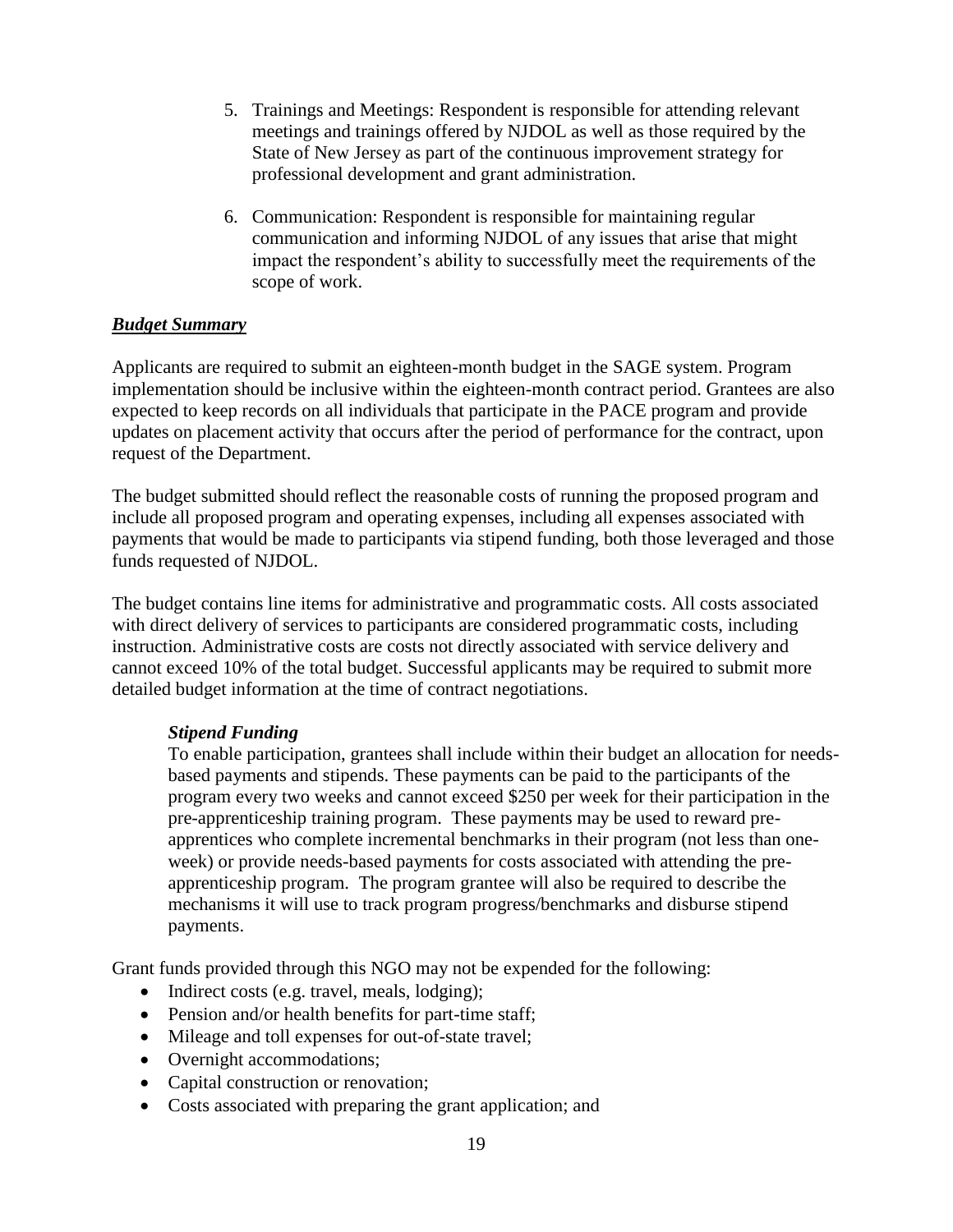• Costs of memberships in associations or organizations.

Key components of the budget summary are listed below:

- o Budget is reasonable
- o Budget is within the cost guidelines of the NGO
- o Innovative usage of other services and funding
- o Budget Summary aligns with Budget Narrative
- o No calculation errors

# *Miscellaneous Attachments*

Miscellaneous attachments are optional, and not required to be completed. In this section, you can submit any additional information or documents that will support your grant application.

# **G. Qualifications of Applicants**

The lead agency serves as the applicant agency of record, the legally recognized fiscal agent for the grant project, and the single point of contact for NJDOL. The lead agency is responsible for overseeing the implementation of all aspects of the grant, including, but not limited to, preapprenticeship training program design, administration of the grant, budgeting & fiscal management and monthly reporting. It is essential that the applicant carefully construct resultoriented goals and objectives that support the program's stated goals and objectives, together with the program description and budget, providing a comprehensive plan for the successful accomplishment of the program.

# **H. Application Process**

Successful proposals must be responsive to the NGO and meet all technical capacity and fiscal viability requirements as described. Applications are submitted and awards are managed through NJDOL's online grant system, the System for Administering Grants Electronically (SAGE).

Applications are submitted online, via SAGE at [www.sage.nj.gov.](http://www.sage.nj.gov/) Applicants must determine who will serve as the Authorized Official (AO) for this grant application. The AO must:

- be authorized to enter into a contractual agreement on behalf of the company.
- read and understand the FY2022 PACE Round 2 NGO.
- register (create an account) in SAGE and submit a Letter of Intent (LOI) to apply for a FY2022 PACE Round 2 grant.

# **Please Note: A new letter of intent is required for applicants from Round 1 that are now applying for Round 2 funding of the FY22 PACE grant.**

The AO may delegate completion of the application to others by giving access in SAGE, but should be aware that responsibility for the contract remains with the AO for the life of the grant.

Applicants interested in applying for the PACE grant must first submit a LOI to express interest in the grant opportunity. This notification allows NJDOL to have sufficient resources in place to carefully review each proposal and to provide access to the application in SAGE. Applicants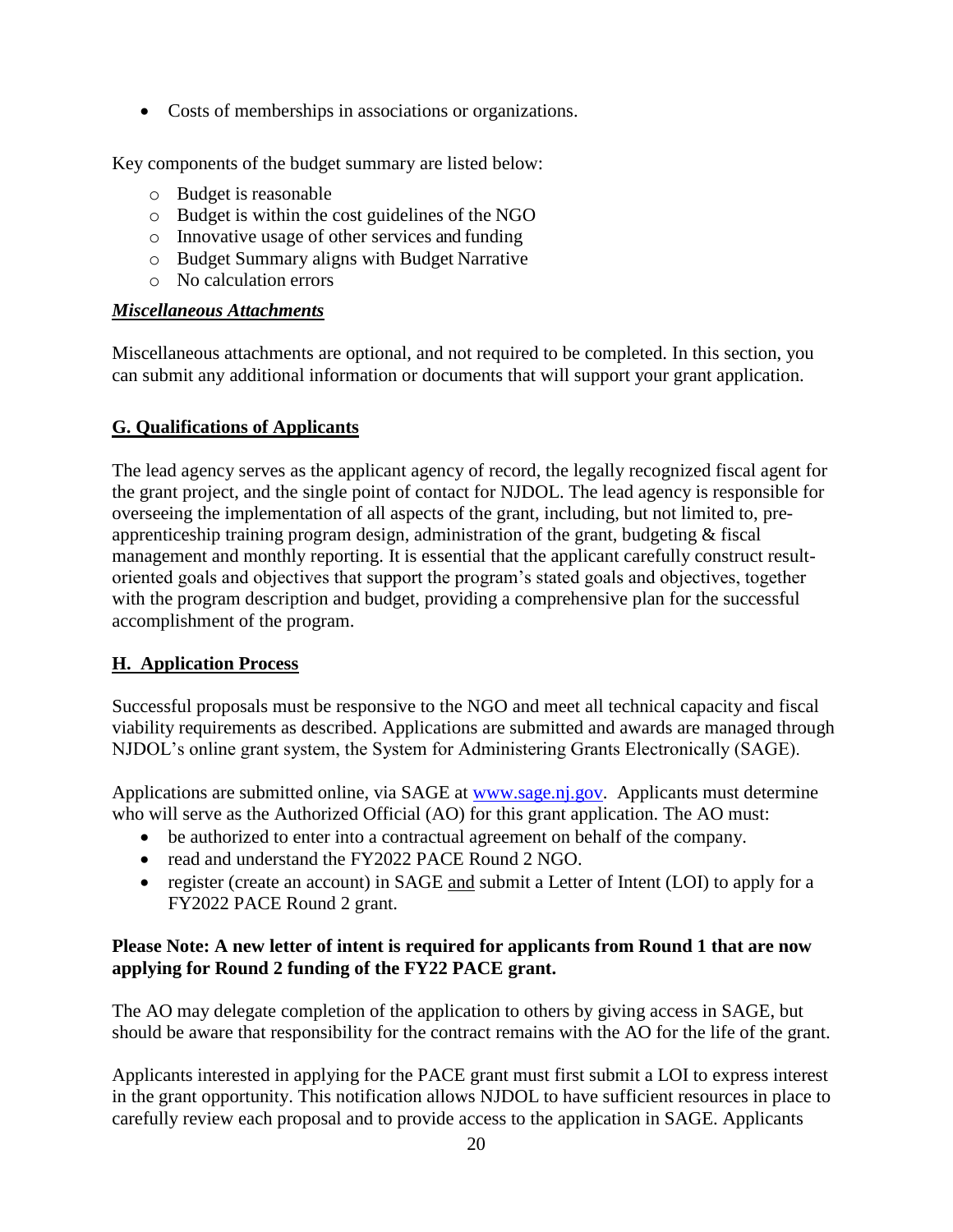must complete, sign and submit a letter of intent as soon as the applicant is interested in applying for the grant opportunity. A sample LOI can be found in Attachment I. The completed and signed LOI must be emailed as an attachment to [ApprenticeshipUnit@dol.nj.gov](mailto:ApprenticeshipUnit@dol.nj.gov) and received no later than noon on Friday, May 27, 2022.

Before submitting the LOI to NJDOL, the AO must register in SAGE as a new user. Incorrect or missing information or failure to register in SAGE will delay the processing of the LOI, which will delay access to the online application. Once the Authorized Official is registered and approved in SAGE, applicants can then proceed to enter the required information and documentation in the SAGE system.

#### Technical Assistance Workshop

NJDOL will provide a technical assistance session to potential applicants. General guidance on completing the required documents, budget forms and an overview of the PACE program will be provided. It is important that both the Program Director and Fiscal Officer attend this session. It is strongly suggested that applicants attend the technical assistance workshop. The technical assistance workshop will be held:

Thursday, May 12, 2022 at 1pm.

The technical assistance workshop will be conducted electronically through a virtual session. Pre-registration is required at least three business days prior to the date of the technical assistance workshop [at](https://www.eventbrite.com/e/pace-fy22-technical-assistance-workshop-tickets-183656370147) https://www.eventbrite.com/e/pace-fy22-round-2-technical-assistanceworkshop-tickets-304696313877.

Virtual meeting log-in information will be provided only to those who registered through Eventbrite.

# **Proposal Deadline**

Applicants interested in applying for the PACE grant must submit a Letter of Intent (LOI) to express interest in the grant opportunity. It is suggested the organization submit the letter once they determine they plan on applying for the grant opportunity, but the latest LOIs can be submitted is 12:00 noon on Friday, May 27, 2022.

Applications for FY22 PACE Round 2 funds will not be accepted after 12:00 noon on Friday, June 3, 2022. Applicants are encouraged to submit applications early.

Final award decisions will be contingent upon the availability of funds and awards will be communicated approximately forty-five (45) days following the panel review date.

The FY22 schedule for submission of complete applications and the panel review dates are as follows: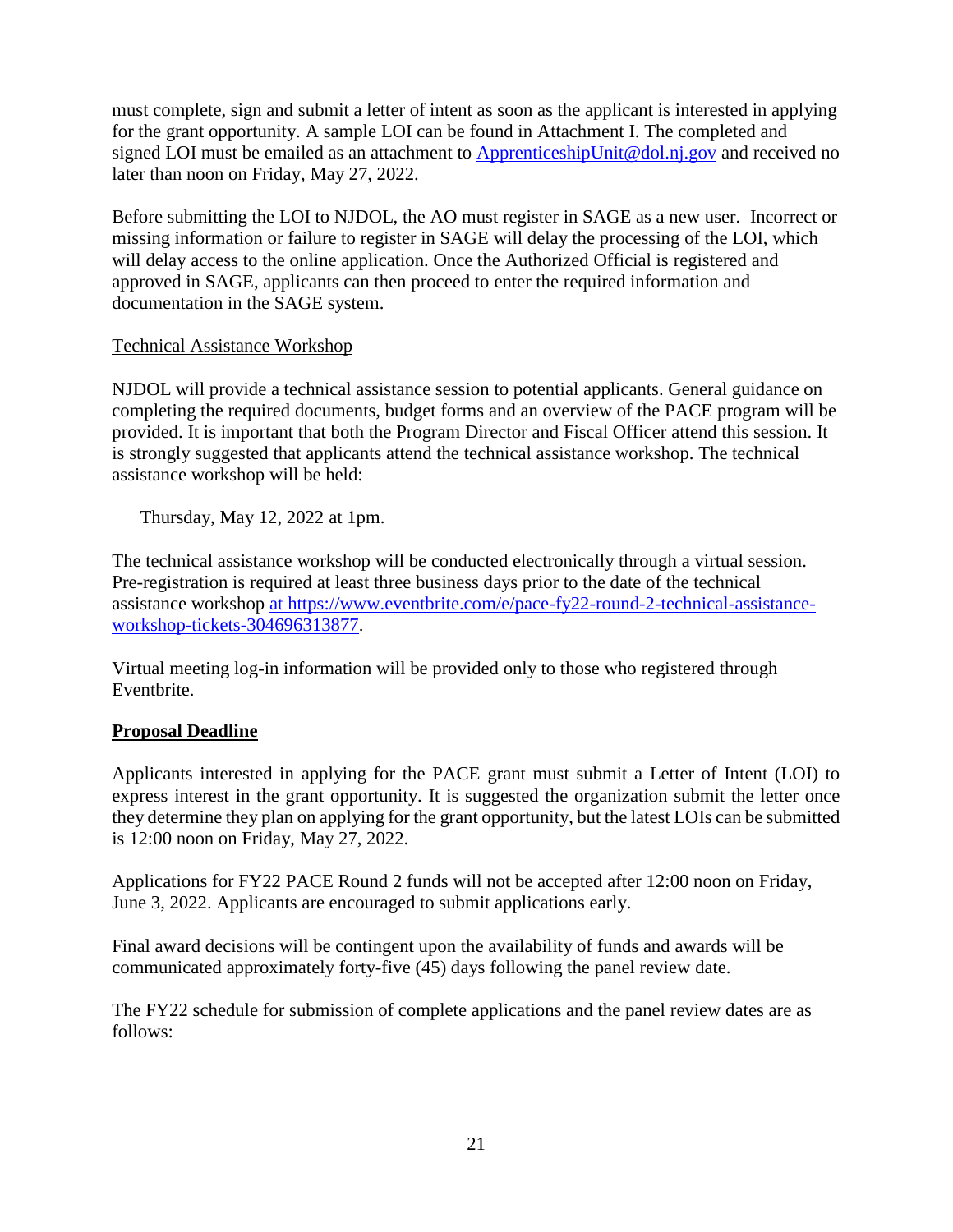| <b>FY2022</b><br>Round # | Letter of Intent (LOI)<br>LOIs must be | <b>Application Acceptances</b><br><b>Applications must be</b> | <b>Panel Review Begins:</b> |  |
|--------------------------|----------------------------------------|---------------------------------------------------------------|-----------------------------|--|
|                          | received no later:                     | submitted in SAGE no<br>later than:                           |                             |  |
|                          | 12 noon May 27, 2022                   | 12 noon June 3, 2022                                          | Week of June 13, 2022       |  |

#### **I. Application Requirements**

Applicants are required to submit their application through the SAGE system and will consist of the following components.

| <b>Required</b> | Form                                                                |
|-----------------|---------------------------------------------------------------------|
|                 | <b>Applicant Information</b>                                        |
|                 | <b>Counties to Serve</b>                                            |
|                 | <b>Consortium Partners</b>                                          |
|                 | Previous Funding                                                    |
|                 | Required Documents (Executive Summary, Program Narrative,           |
|                 | Implementation Plan, Program Sustainability Plan, and Tax Clearance |
|                 | Certificate)                                                        |
|                 | <b>PACE Deliverables</b>                                            |
|                 | Budget Details (Schedules A, B, and C)                              |
|                 | <b>Budget Cost Summary</b>                                          |
|                 | <b>Miscellaneous Attachments</b>                                    |

The following information must be included in your application in SAGE:

#### **Applicant Information**

Applicants must complete all the required information for the organization.

# **Counties to Serve** Indicate the counties your project will include or if the program is statewide.

# **Consortium Partners**

Applicants must include information for each partner in your proposed application. The required information includes: name of employer/sponsor/organization, FEIN number, and address. Additional partners can be added during the contract period for applicants who are funded through this program.

As a requirement of this grant, applicants must illustrate a direct link to a Registered Apprenticeship program by identifying at least one affiliated registered apprenticeship employer/sponsor partner. A letter of support is required for each Registered Apprenticeship organization and any employer supporting the proposed program.

# **Previous Funding**

Indicate if your organization was the recipient of any funding from NJDOL within the last three years.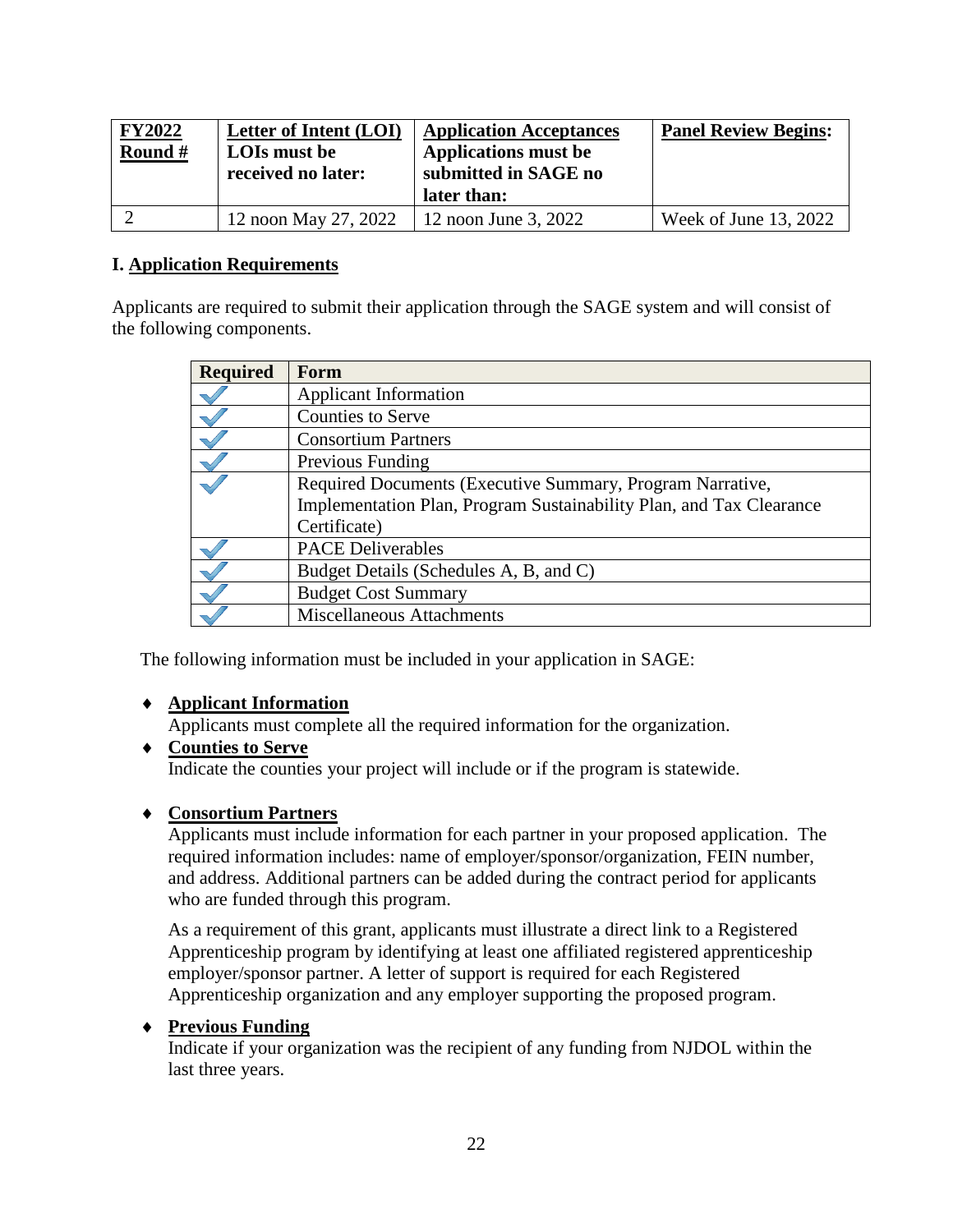# **Required Documents**

The following required documents, which must include all required components as outlined within this NGO, must be uploaded:

- Executive Summary (maximum 3 pages)
- Program Narrative (maximum 20 pages)
- Implementation Plan (maximum 4 pages)
- Program Sustainability Plan (maximum 3 pages)
- Tax Clearance Certificate

Public Law 2007, c. 101 requires that as a precondition to the award of business assistance or incentive or as a component of the application for business assistance or incentive, a person or business seeking a grant, loan, loan guarantee, or other monetary or financial benefit from a department or agency of state government shall obtain a [Tax](http://www.state.nj.us/treasury/taxation/busasst.shtml) Clearance [Certificate](http://www.state.nj.us/treasury/taxation/busasst.shtml) from the director of the New Jersey Division of Taxation prior to the issuance of the grant, incentive or assistance. Applicants are encouraged to request this certificate as soon as a decision to apply is made by the organization. Please see Attachment II for additional information.

# **PACE Deliverables**

Applicants must identify the expected number of individuals to be served as well as the quality placement outcomes anticipated by the conclusion of the grant period.

Additionally, this section will require details regarding program length, occupational area, and projected program dates.

# **Budget Detail and Budget Cost Summary**

Applicants must provide a detailed budget by entering the required information on Schedules A (Personnel Costs), Schedule B (Non-Personnel Costs), and Schedule C (Direct Student Services). All costs must include a breakdown of the cost along with a justification. The cost summary page will summarize all the details entered on the budget schedules. Be sure to review the budget cost summary page for accuracy before submitting your application in SAGE.

This grant opportunity prohibits the use of grant funds for activities that:

- "Induce, encourage or assist any displacement of currently employed workers by trainees, including partial displacement by means such as reduced hours of currently employed workers; any replacement of laid off workers by trainees; or any relocation of operations resulting in a loss of employment at a previous workplace";
- "Replace, supplant, compete with or duplicate in any way existing approved registered apprenticeship programs"; or
- "Impair existing contracts for services or collective bargaining agreements, except that activities which would be inconsistent with the terms of a collective bargaining agreement may be undertaken with the written concurrence of the collective bargaining unit and employer who are parties to the agreement."

Budget amendments must have the approval of NJDOL.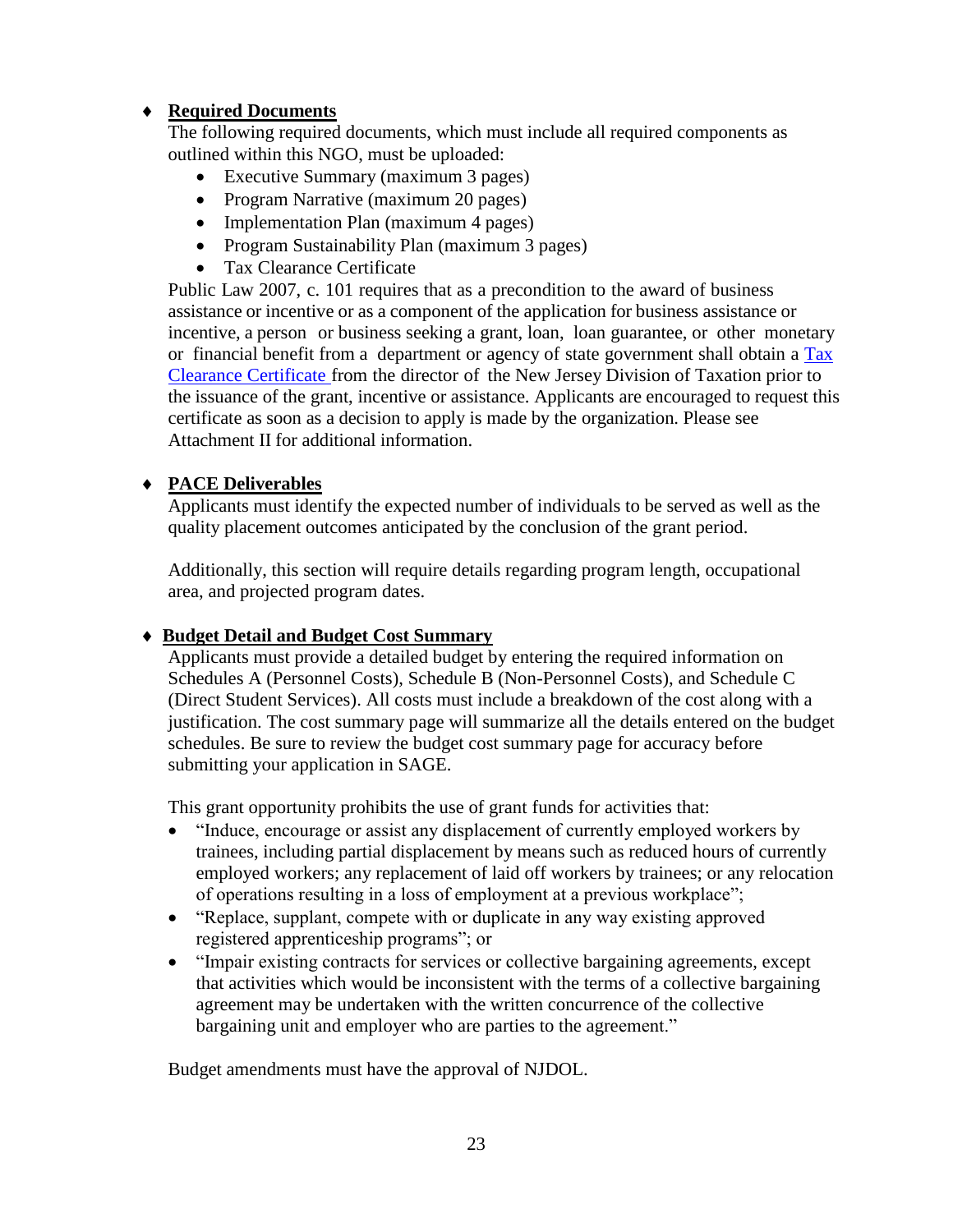# **Miscellaneous Attachments**

The miscellaneous attachment is optional, and not required to be completed. In this section, you can submit any additional information or documents that will support your grant application.

### **J. Required Reports/Documents**

Grantees will be required to complete a monthly activity report, due by the  $15<sup>th</sup>$  of each month. The report must list all of the activities of the program, including placement activities and credentialing information when applicable.

In addition, the monthly report and monthly expenditure report must include the following documentation:

- Name, address, date of birth, education level, and demographic information for each participant.
- Name, address, FEIN number, and contact information of each quality partner.
- Type of business and NAICS code (to ensure it falls into one of the targeted industries)
- Occupation/trade related area.
- Program participant enrollment, drop-out, and completion data.
- Status updates on the performance of the program participants.
- Wage data, when applicable to a quality placement outcome.
- Any credentials that will be attained and/or are currently being pursued, and completion dates.
- Stipend tracking and payment information.

A closeout report, due within 30 days from the end of the grant period, must be submitted via SAGE. Final reimbursement is subject to submission and acceptance of the final report to NJDOL.

# **K. Award Process:**

NJDOL will review each completed application on the basis of quality, comprehensiveness, appropriateness, demonstrated need, and adherence to application guidelines. Applicants are reminded that the grants will be awarded through a competitive process. NJDOL cannot fund all applications submitted; therefore, only those applications that meet the highest standards will be awarded.

The final contract amount and contract period will be stipulated in the executed contract between the approved applicant and NJDOL. Reimbursement will be given on a cost reimbursement basis for actual expenses incurred during the contract/grant period. The Division of Workforce Development will closely monitor the grants.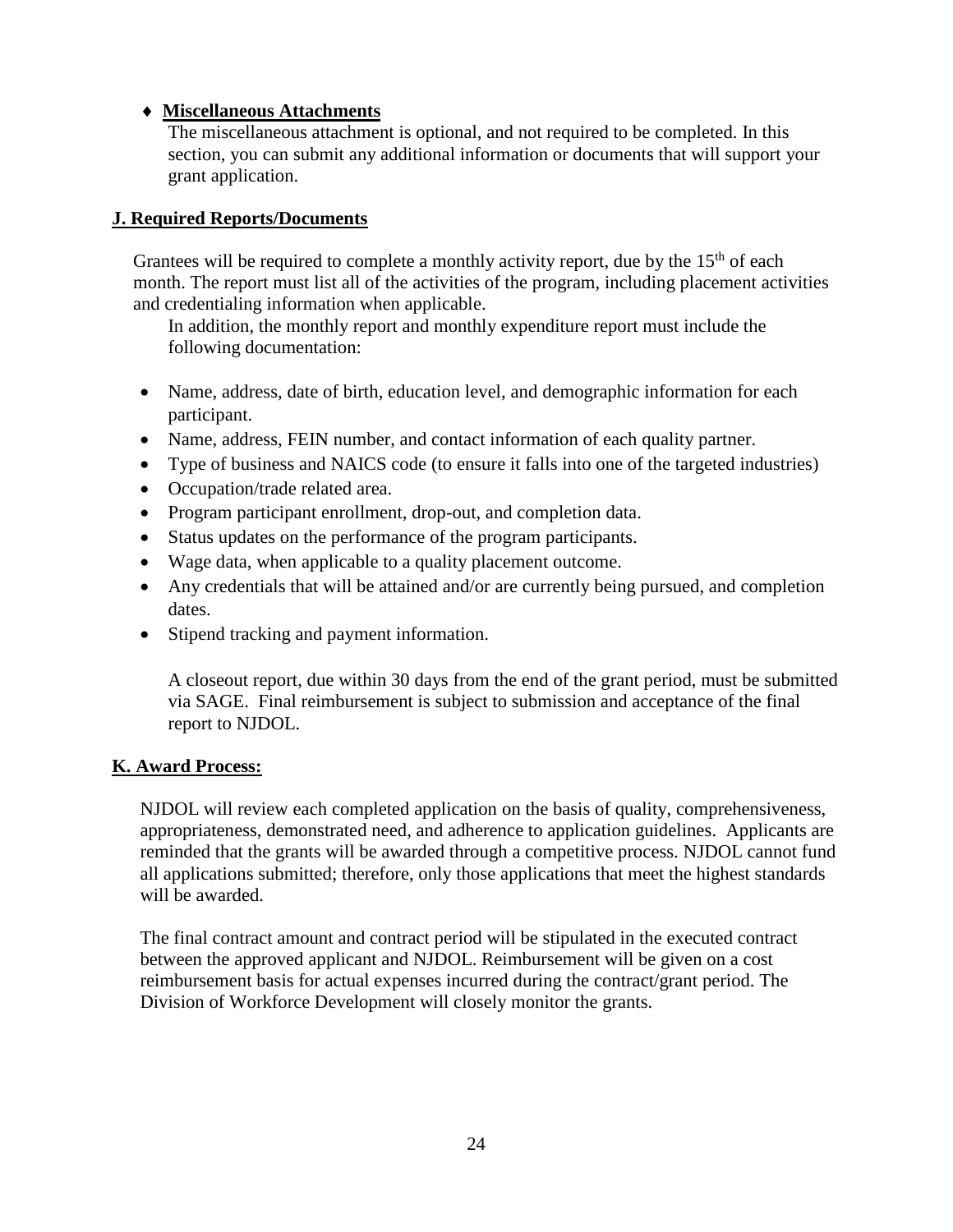#### **For information, contact:**

New Jersey Department of Labor and Workforce Development Office of Apprenticeship 1 John Fitch Plaza PO Box 055, 5<sup>th</sup> Floor Trenton, NJ 08625-0055 Contact: James Manning, Chief, Contracts and Programs Unit Email: [James.Manning@dol.nj.gov](mailto:James.Manning@dol.nj.gov)

# **L. Date by which Applicants shall be notified**

NJDOL's review team will evaluate the application on the basis of quality, comprehensiveness, completeness, accuracy, and appropriateness to the guidelines and requirements of this NGO.

Final decisions on award will be communicated to the applicant no later than forty-five (45) business days following the panel review date. NJDOL reserves the right to exceed the fortyfive (45) day award notice deadline should the application be deemed as incomplete.

Applications for FY22 PACE Round 2 funds will not be accepted in SAGE after **12 noon on Friday, June 3, 2022.** 

Notice that an organization has been selected as a grant recipient does not constitute approval of the grant application as submitted. Before the actual grant award is made, NJDOL will enter into negotiations concerning items such as program components, staffing and funding levels, and administrative systems. If subsequent negotiations do not result in an agreement between the applicant and NJDOL, NJDOL reserves the right to terminate the negotiation and decline to fund the proposal.

Upon the review and approval of an application for funding, a signed contract will be sent to the grantee via the SAGE system. This contract will provide the grantee with spending authority for the term of the contract. Grantees are not authorized to expend funds before or after the contract period, as shown on the contract.

**\*Dates may be subject to change. Any changes will be posted on NJDOL website.**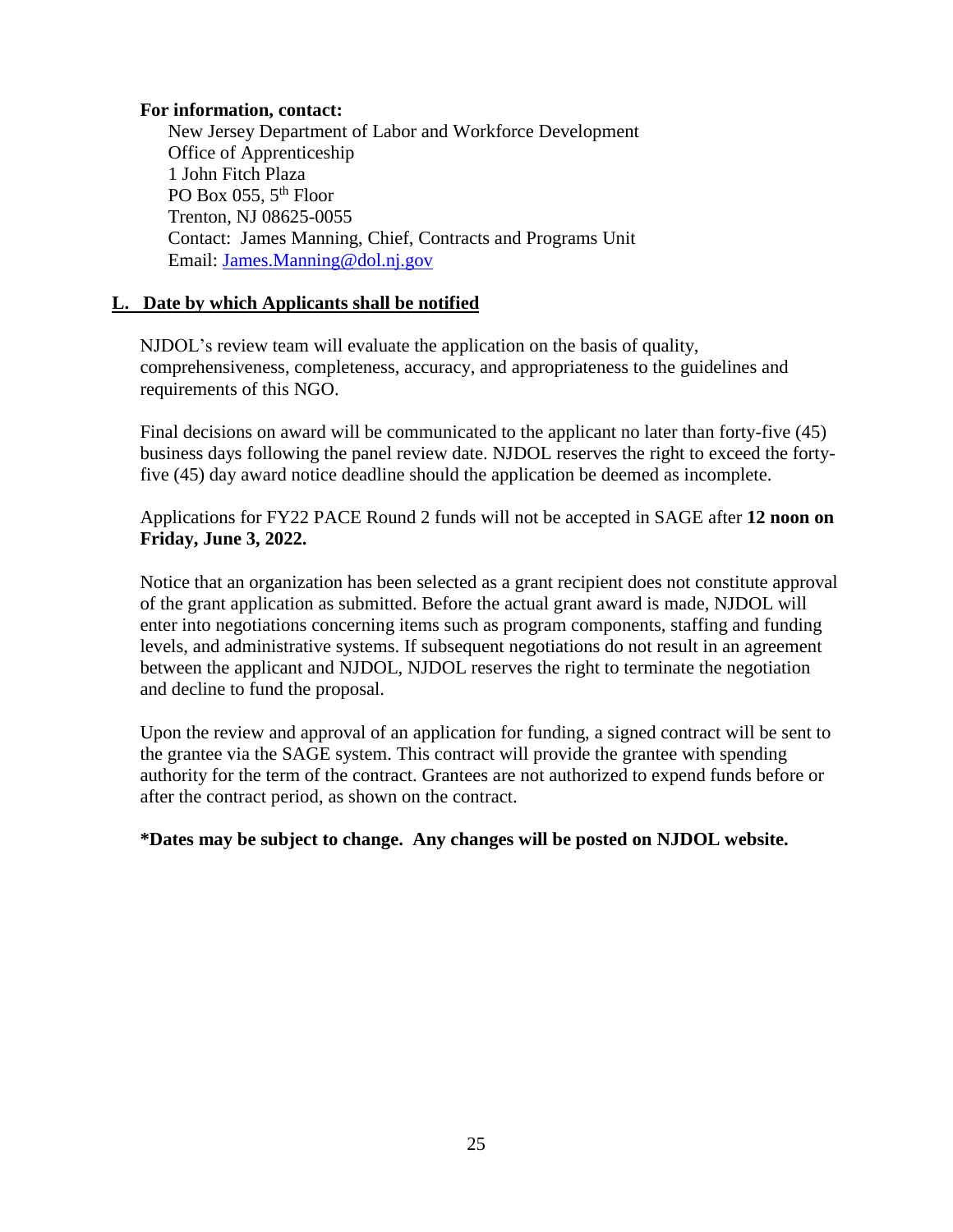# **Attachment I. Letter of Intent (***NOTE: the AO must also register in SAGE as a new user***)**

### **(On your organization's letterhead)**

Department of Labor and Workforce Development Office of Apprenticeship [ApprenticeshipUnit@dol.nj.gov](mailto:ApprenticeshipUnit@dol.nj.gov)

RE: FY2022 Pre-Apprenticeship in Career Education (PACE) – Round 2

Please accept this letter as notice of my intention to apply for the New Jersey Department of Labor and Workforce Development fiscal year 2022 PACE grant program. I have completed registration (created an account) in the System to Administer Grants Electronically (SAGE), and did read and do understand the FY2022 PACE Round 2 Grant Opportunity, and am aware of my responsibilities as the Authorized Official.

(Organization's Name) proposes to request funding to administer a pre-apprenticeship program focused on training for the following registered apprenticeship occupation(s) (industry/occupation area).

Legal business name: Federal Employee Identification # (FEIN): Dun and Bradstreet # (DUNS): Unique Entity Identification (UEI): NJ business address: County of NJ business: Business web address: Name of Authorized Official: Title of Authorized Official: Direct phone # and email address of Authorized Official: Main point of contract for the PACE application: Direct phone # and email address of main point of contact:

Signature of Authorized Official Date

Email this completed form as an attachment to: [ApprenticeshipUnit@dol.nj.gov](mailto:ApprenticeshipUnit@dol.nj.gov)

\_\_\_\_\_\_\_\_\_\_\_\_\_\_\_\_\_\_\_\_\_\_\_\_\_\_\_\_\_\_\_\_\_ \_\_\_\_\_\_\_\_\_\_\_\_\_\_\_\_\_\_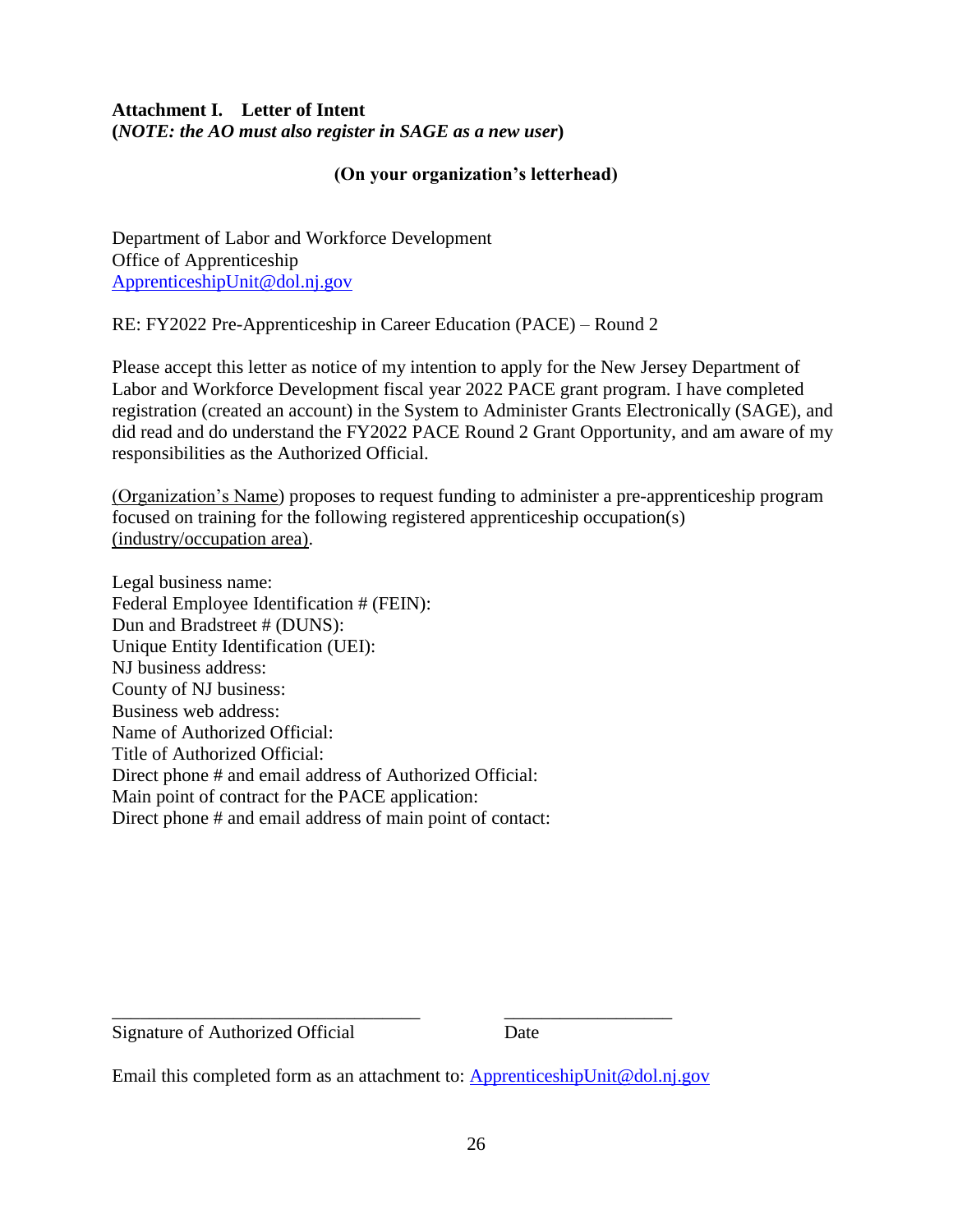### **Attachment II.**

### **Tax Clearance Certificate**

Public Law 2007, c. 101 requires that as a precondition to the award of business assistance or incentive or as a component of the application for business assistance or incentive, a person or business seeking a grant, loan, loan guarantee, or other monetary or financial benefit from a department or agency of state government shall obtain a Tax Clearance [Certificate](http://www.state.nj.us/treasury/taxation/busasst.shtml) from the director of the New Jersey Division of Taxation prior to the issuance of the grant, incentive or assistance. Tax Clearance certificates may be requested through the State of New Jersey's [Premier Business Services \(PBS\) portal](https://www16.state.nj.us/NJ_PREMIER_EBIZ/jsp/home.jsp) online. The use of the portal replaces the need for the paper application submission to the Division of Taxation; the processing fee is also waived *with the use of the portal*. Each applicant will be able to print the necessary clearance certificate through their business's portal account. The Tax Clearance is a required document in the application, so an organization should request the Tax Clearance Certificate once a decision has been made to apply for the grant opportunity.

#### **State of New Jersey W-9 Form**

A completed State of New Jersey W-9 form must be on file with the New Jersey Department of Treasury. It is the applicants' responsibility to ensure this step is completed. Applicants may register with the New Jersey Department of the Treasury online at: [www.njstart.gov.](http://www.njstart.gov/) Failure to complete this step can delay or forfeit a grant award. *(Reimbursement checks are linked with the FEIN that is on file with the New Jersey Department of Treasury. As a result, reimbursement checks are mailed to this associated address.)*

#### **Development Subsidy Job Goals Accountability Act**

The Development Subsidy Job Goals [Accountability](http://www.njleg.state.nj.us/2006/Bills/PL07/200_.HTM) Act: Public Law 2007, c.200 requires that all applicants awarded a grant in excess of \$25,000 complete the [Development](http://nj.gov/labor/forms_pdfs/Programs/NGO/Workforce_Training/turnerform2.pdf) [Subsidy](http://nj.gov/labor/forms_pdfs/Programs/NGO/Workforce_Training/turnerform2.pdf) Job Goals [Accountability](http://lwd.dol.state.nj.us/labor/forms_pdfs/employer/training/turnerform2.pdf) form. This form must be completed within 30 days after the State's fiscal year for a period of five years after the grant is awarded.

*The law requires that if the company receiving financial assistance for training services relocates jobs out of state or outsources employee positions within three years following the ending date of the P A C E Program contract, the company must return all monies provided by the state for customized training services.*